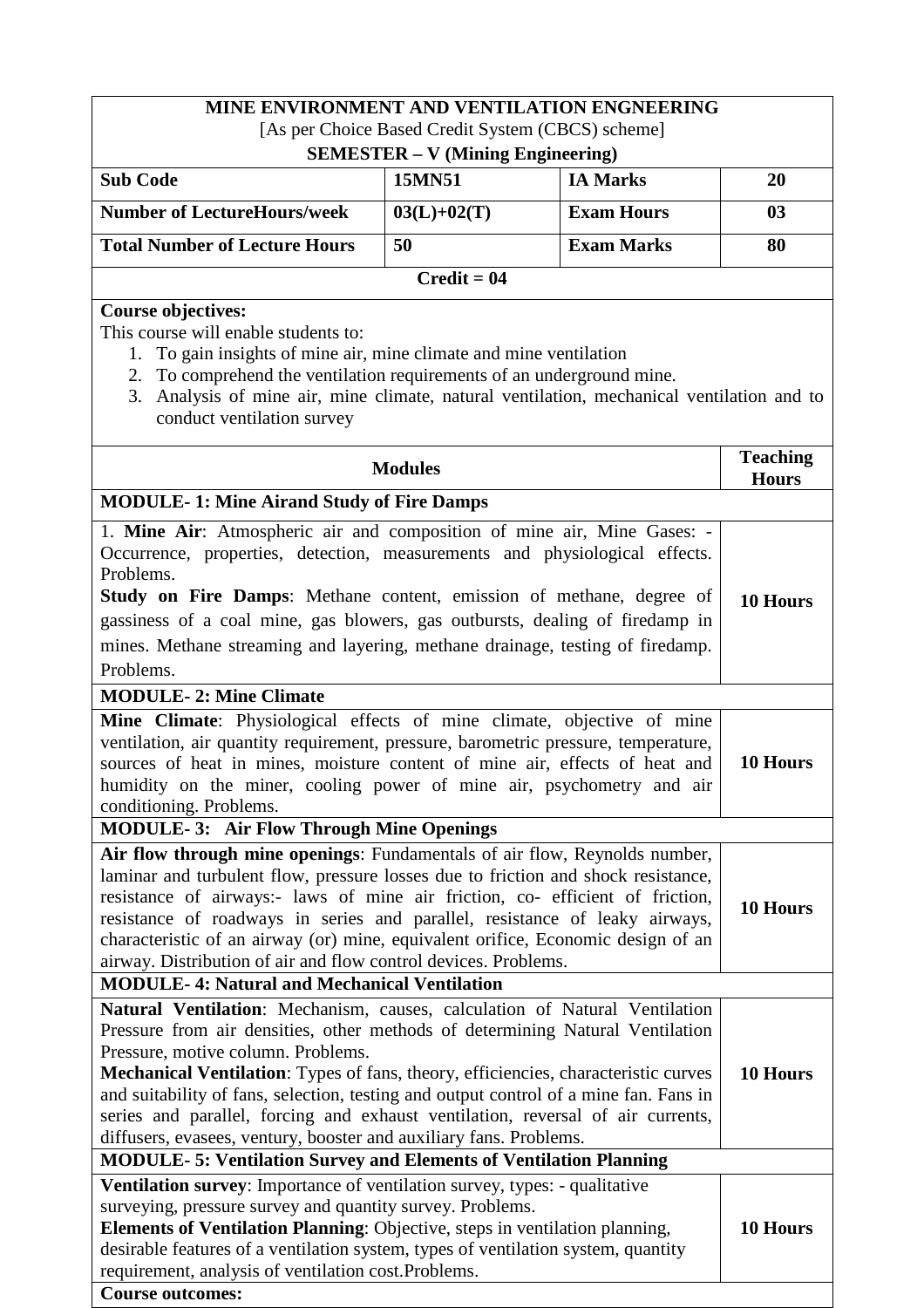At the end of the course students will be able to:

- 1. To be familiar with the mine air composition, climate and physiological effects
- 2. An ability to estimate the requirements of ventilation in an underground mine
- 3. An ability to analyze the components of mine air sample, design natural and mechanical ventilation and conduct ventilation survey.
- 4. An ability to decide and design ventilation system for underground mine.

# **Question Paper Pattern:**

- The question paper will have ten questions.
- Each full Question consisting of 16 marks
- There will be 2 full questions (with a maximum of four sub questions) from each module. Each full question will have sub questions covering all the topics under a module.
- The students will have to answer 5 full questions, selecting one full question from each module.

# **TEXT BOOKS:**

1. Elements of Mining Technology Vol II- D.J. Deshmukh, 9 th Edition, Central Techno Publication, Nagpur, 1998.

2. Mine Environment and Ventilation – G.B. Mishra, Oxford University Press, 1994. **REFERENCE BOOKS:** 

1. Mine ventilation and air conditioning – Howard L. Hartman. Wiley International, 1976.

2. Environmental Engineering in Mines – Vutukuri& Lama, Cambridge University Press, Cambridge, 1992.

3. Legislation in Indian mines a critical appraisal Vol. I and Vol. II – Prasad and Rakesh. Vivek Publications, Varanasi 1999.

4. Mine Ventilation Vol. – II, S. Ghatak, Coalfield Publishers, 1993.

5. Numerical Problems on Mine Ventilation, L.C. Kaku, Lovely Prakashan, Dhanbad.

6. Basics of Mine Ventilation, P.C. Shyam, Lovely Prakashan, Dhanbad.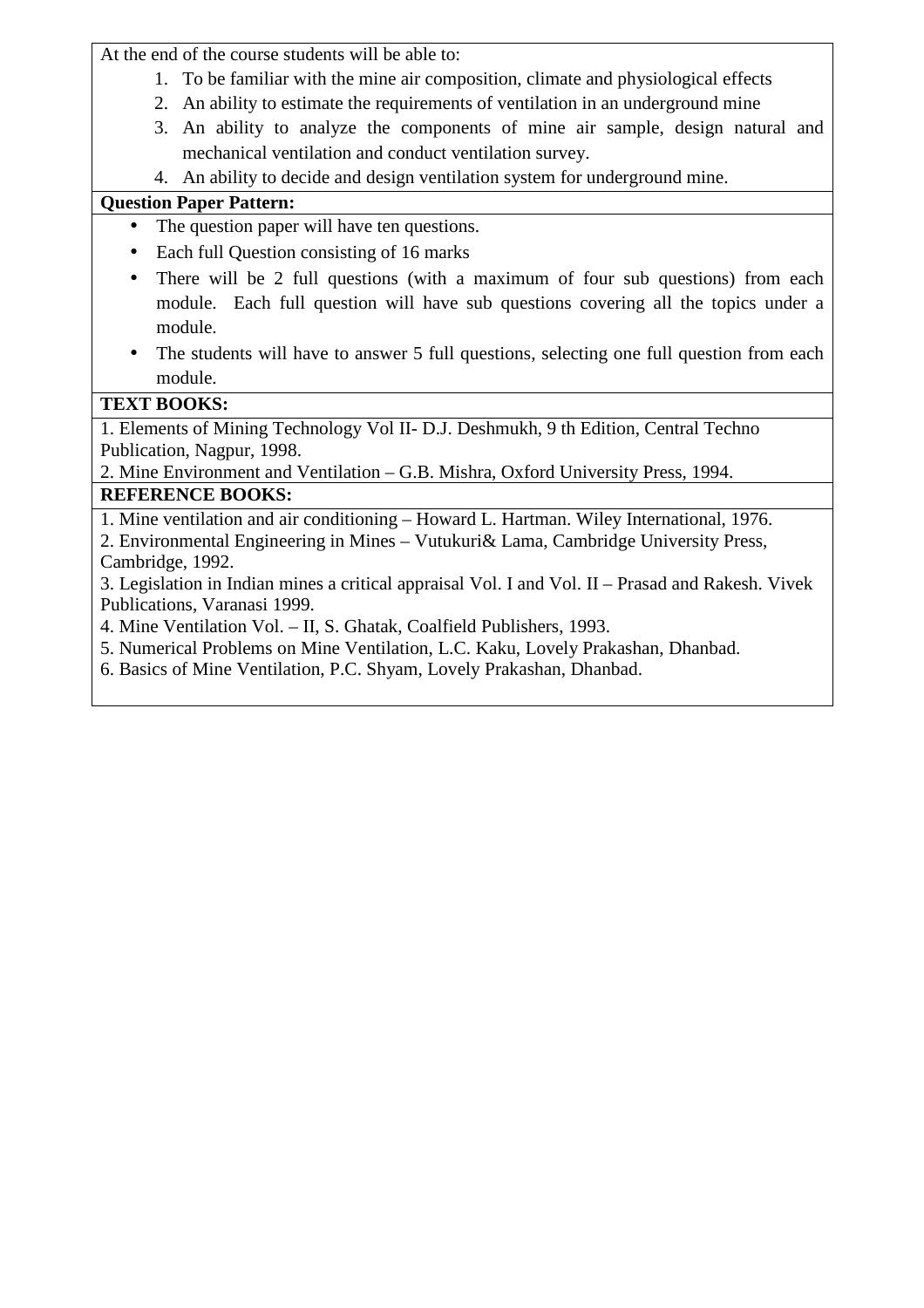|                                                                                                                                                                                                                                                                                                                                                                                                                                                                                            | <b>MINE MECHANIZATION- II</b> |                                                                                                                                                                                                                                        |                                 |  |
|--------------------------------------------------------------------------------------------------------------------------------------------------------------------------------------------------------------------------------------------------------------------------------------------------------------------------------------------------------------------------------------------------------------------------------------------------------------------------------------------|-------------------------------|----------------------------------------------------------------------------------------------------------------------------------------------------------------------------------------------------------------------------------------|---------------------------------|--|
| [As per Choice Based Credit System (CBCS) scheme]                                                                                                                                                                                                                                                                                                                                                                                                                                          |                               |                                                                                                                                                                                                                                        |                                 |  |
| <b>SEMESTER - V (Mining Engineering)</b><br><b>Sub Code</b><br>15MN52<br><b>IA Marks</b><br>20                                                                                                                                                                                                                                                                                                                                                                                             |                               |                                                                                                                                                                                                                                        |                                 |  |
| <b>Number of Lecture Hours/week</b>                                                                                                                                                                                                                                                                                                                                                                                                                                                        | $03(L)+02(T)$                 | <b>Exam Hours</b>                                                                                                                                                                                                                      | 03                              |  |
| <b>Total Number of Lecture Hours</b>                                                                                                                                                                                                                                                                                                                                                                                                                                                       | 50                            | <b>Exam Marks</b>                                                                                                                                                                                                                      | 80                              |  |
|                                                                                                                                                                                                                                                                                                                                                                                                                                                                                            | $Credit = 04$                 |                                                                                                                                                                                                                                        |                                 |  |
|                                                                                                                                                                                                                                                                                                                                                                                                                                                                                            |                               |                                                                                                                                                                                                                                        |                                 |  |
| <b>Course objectives:</b><br>This course will enable students to:<br>basic principles of drilling, cutting and ploughing.                                                                                                                                                                                                                                                                                                                                                                  |                               | 1. Gain knowledge of various types of pumps, inflow of water into mine working,<br>2. Comprehend the performance and characteristics of the pumps, layouts of<br>underground pumping station, operating parameters of underground mine |                                 |  |
| machinery and maintenance of machinery.                                                                                                                                                                                                                                                                                                                                                                                                                                                    |                               | 3. Know applications of different types of support and underground mine machinery                                                                                                                                                      |                                 |  |
| under given conditions.                                                                                                                                                                                                                                                                                                                                                                                                                                                                    |                               |                                                                                                                                                                                                                                        |                                 |  |
| 4. Select pumps for underground mines under given conditions.                                                                                                                                                                                                                                                                                                                                                                                                                              |                               |                                                                                                                                                                                                                                        |                                 |  |
|                                                                                                                                                                                                                                                                                                                                                                                                                                                                                            | <b>Modules</b>                |                                                                                                                                                                                                                                        | <b>Teaching</b><br><b>Hours</b> |  |
| <b>MODULE-1:Drainage and Pumping and Performance and Characteristic of Pumps</b>                                                                                                                                                                                                                                                                                                                                                                                                           |                               |                                                                                                                                                                                                                                        |                                 |  |
| mine pumps, different types of pumps-centrifugal, turbine, roto pump, mono block<br>pump, drill operated pump, displacement pumps. Problems.<br>10 Hours<br>Performance and Characteristic of Pumps: Performance and characteristic of<br>centrifugal and turbine pumps. Pumps in shafts and roadways and their<br>maintenance. Sumps: location and capacity. Layout of main underground pumping<br>stations. Problems.<br><b>MODULE-2: Face Mechanization and Allied Face Machineries</b> |                               |                                                                                                                                                                                                                                        |                                 |  |
| Face Mechanization: Classification-continuous and intermittent road headers,                                                                                                                                                                                                                                                                                                                                                                                                               |                               |                                                                                                                                                                                                                                        |                                 |  |
| Shearer, their application, limitation and specification.<br>Allied Face Machineries: Coal Ploughs, coal cutting machines, their application,<br>limitation and specification.                                                                                                                                                                                                                                                                                                             |                               |                                                                                                                                                                                                                                        | 10 Hours                        |  |
| <b>MODULE-3: Allied Machinery and Development of Face Mechanization</b>                                                                                                                                                                                                                                                                                                                                                                                                                    |                               |                                                                                                                                                                                                                                        |                                 |  |
| Allied Machinery: Basic Principles of drilling, cutting and ploughing machines.<br>Working principles, Specifications, applications and limitations of hydraulic<br>props, chocks, chock shields, canopies, armoured face conveyors and stage loader.<br>Development of Face Mechanization: Recent developments in face mechanization.<br>Working principles, Specifications, applications and limitations of L.H.D., S.D.L.,<br>L.P.D.T. and Rocker Shovel.                               |                               |                                                                                                                                                                                                                                        | 10 Hours                        |  |
| <b>MODULE-4: Trackless Equipment's</b>                                                                                                                                                                                                                                                                                                                                                                                                                                                     |                               |                                                                                                                                                                                                                                        |                                 |  |
| Trackless equipment's: Types, working principles, Specifications, applications<br>and limitations.                                                                                                                                                                                                                                                                                                                                                                                         |                               |                                                                                                                                                                                                                                        | 10 Hours                        |  |
| <b>MODULE-5: Machinery Maintenance</b>                                                                                                                                                                                                                                                                                                                                                                                                                                                     |                               |                                                                                                                                                                                                                                        |                                 |  |
| Machinery Maintenance: Maintenance management and safety, CAD, Remote<br>monitoring and controlling in mines and automation. Application of Computer for<br>Maintenance.                                                                                                                                                                                                                                                                                                                   |                               |                                                                                                                                                                                                                                        | 10Hours                         |  |
| <b>Course outcomes:</b>                                                                                                                                                                                                                                                                                                                                                                                                                                                                    |                               |                                                                                                                                                                                                                                        |                                 |  |
| At the end of the course students will be able to:<br>1. Familiar with the various types of pumps, inflow of water into mine workings, basic<br>principles of drilling, cutting and ploughing.                                                                                                                                                                                                                                                                                             |                               |                                                                                                                                                                                                                                        |                                 |  |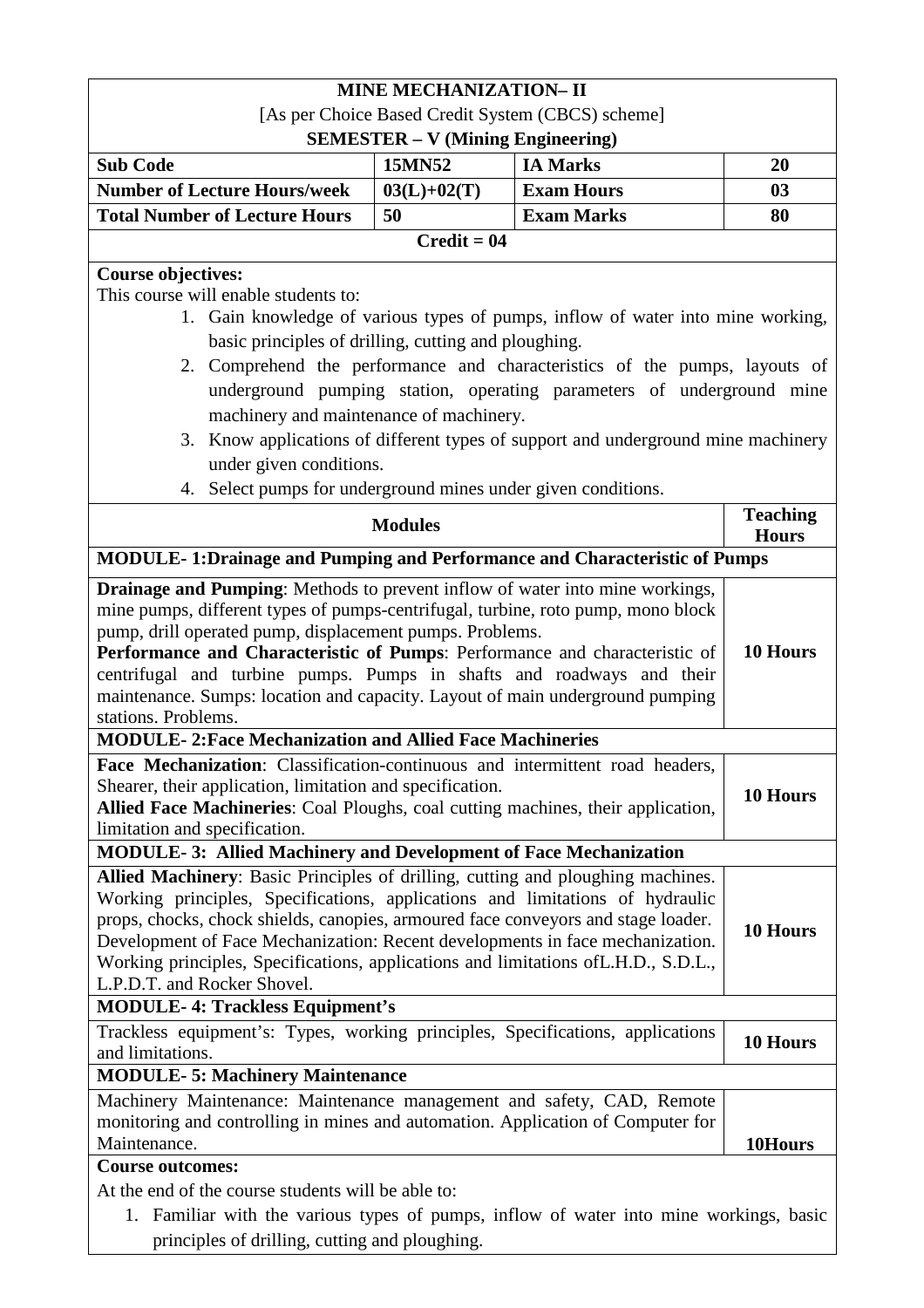- 2. Ability to understand the performance and characteristics of pumps, layouts of underground pumping station, operating parameters of underground mining machinery.
- 3. Ability to to select different types of supports and mine machinery under given conditions.
- 4. Capable of choosing pumps for underground mines under given conditions.

### **Question Paper Pattern:**

- The question paper will have ten questions.
- Each full Question consisting of 16 marks
- There will be 2 full questions (with a maximum of four sub questions) from each module. Each full question will have sub questions covering all the topics under a module.
- The students will have to answer 5 full questions, selecting one full question from each module.

# **TEXT BOOKS:**

1. Elements of Mining Technology Vol. III – D.J.Deshmukh, 6th edition Central Techno Publication, Nagpur, 1998.

2. Modern Coal Mining Technology – S. K. Das, 2nd edition, Lovely Prakashan.

# **REFERENCE BOOKS:**

- 1. Coal Mining I.C.F. Statham Vol. I and Vol. III The Caxton Publishing Company Ltd. Inc. 1958.
- 2. Longwall Mining Syd. S. Peng and H.S. Chang, John Wiley and Sons Inc. 1983.
- 3. Selection, Installation and maintenance of mine pumps. rakesh and M.G. Lele. 2 nd edition, Nishkam Press Meerut 1975.
- 4. Mine Pumps, Haulages and Winding, S. Ghatak, Coal Field Publisher, Asansol, 1995.
- 5. Mine Hoisting, M.A. Ramulu, Oxford and IBH 1996.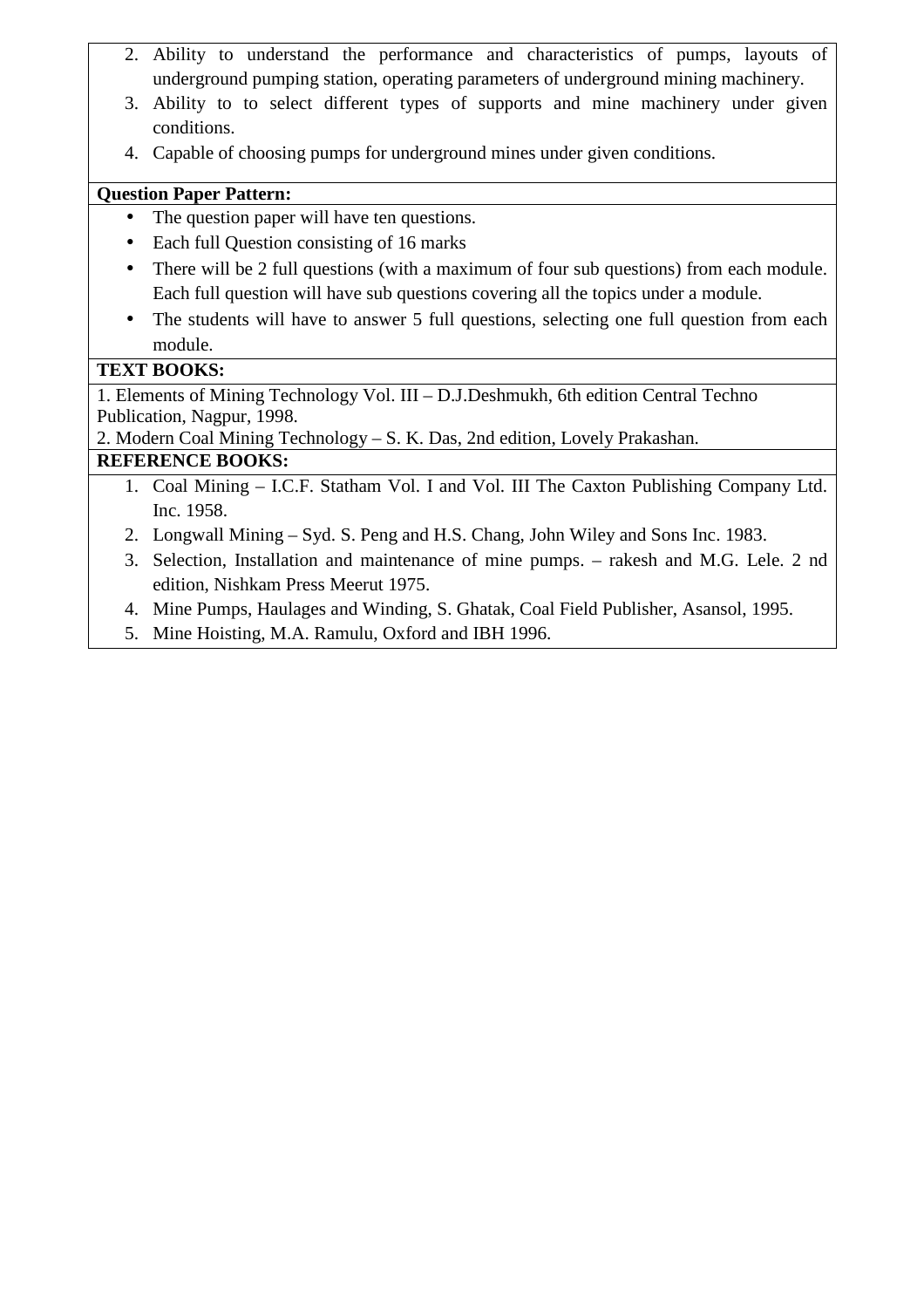| <b>MINE SURVEYING -II</b><br>[As per Choice Based Credit System (CBCS) scheme]                                                                                                                                                                                                                                                                                                                                                                                                        |                |                   |                                 |  |
|---------------------------------------------------------------------------------------------------------------------------------------------------------------------------------------------------------------------------------------------------------------------------------------------------------------------------------------------------------------------------------------------------------------------------------------------------------------------------------------|----------------|-------------------|---------------------------------|--|
| <b>SEMESTER - V (Mining Engineering)</b><br><b>IA Marks</b><br><b>Sub Code</b><br>15MN53<br>20                                                                                                                                                                                                                                                                                                                                                                                        |                |                   |                                 |  |
| <b>Number of Lecture Hours/week</b>                                                                                                                                                                                                                                                                                                                                                                                                                                                   | $03(L)+02(T)$  | <b>Exam Hours</b> | 0 <sub>3</sub>                  |  |
| <b>Total Number of Lecture Hours</b>                                                                                                                                                                                                                                                                                                                                                                                                                                                  | 50             | <b>Exam Marks</b> | 80                              |  |
|                                                                                                                                                                                                                                                                                                                                                                                                                                                                                       | $Credit = 04$  |                   |                                 |  |
| <b>Course objectives:</b><br>This course will enable students to:<br>1. Knowledge of distance and elevation using optical means, area and volume of<br>underground and opencast mine, network of triangles, baseline in underground and<br>surface, the duties and responsibilities of surveyor.<br>2. Application of the network of triangles, setting of curve in mine survey, transfer<br>reduced level from surface to underground.<br>3. To evaluate the accuracy of the survey. |                |                   |                                 |  |
|                                                                                                                                                                                                                                                                                                                                                                                                                                                                                       | <b>Modules</b> |                   | <b>Teaching</b><br><b>Hours</b> |  |
| <b>MODULE-1:Tachometric Survey</b>                                                                                                                                                                                                                                                                                                                                                                                                                                                    |                |                   |                                 |  |
| <b>Tachometric Survey:</b><br><b>Stadia</b><br>method-Principles,<br>applications<br>and<br>limitations,<br>distance<br>measurement, anallactic lens, errors. Problems<br>Non Stadia method-horizontal base subtense measurement, tangential<br>method. Problems.                                                                                                                                                                                                                     |                |                   | 10 Hours                        |  |
| <b>MODULE-2: Curve Ranging</b><br><b>Curve Ranging:</b><br>Setting out curves on surface Definition and elements of simple curve,<br>Linear and angular methods, Problems<br>Setting out of simple curves in underground- Linear and angular methods,<br>requirements and functions of a transition curve. Problems                                                                                                                                                                   |                |                   | 10 Hours                        |  |
| <b>MODULE-3: Correlation Survey</b>                                                                                                                                                                                                                                                                                                                                                                                                                                                   |                |                   |                                 |  |
| <b>Correlation Survey</b><br>Correlation methods: Principles, procedures and limitations.Assumed<br>Bearing, Weisback Triangle, Coplanning, Weisback quadrilateral, degree of<br>accuracy. Problems.<br><b>Underground Survey-Underground traversing, Shaft plumbing, transfer of</b><br>levels, direction control, Problems.                                                                                                                                                         |                |                   | 10 Hours                        |  |
| <b>MODULE-4: Stope and Subsidence Survey</b>                                                                                                                                                                                                                                                                                                                                                                                                                                          |                |                   |                                 |  |
| Stope Surveying: Definition, purpose, methods: Tape triangulation, Ray,<br>steeply dipping ore bodies, moderately dipping ore bodies, degree of<br>accuracy.<br><b>Subsidence Survey:</b> Principles, method and degree of accuracy,<br>underground traversing, setting out gradients in tunnels and adits, Mine<br>plans and sections, duties and responsibilities of surveyors, care and<br>precaution in storage, statutory responsibilities.                                      |                |                   | 10 Hours                        |  |
| <b>MODULE-5: Photogrammetry and Remote Sensing</b><br>Photogrammetry: Introduction, Basic Principles, Definition, Photo                                                                                                                                                                                                                                                                                                                                                               |                |                   |                                 |  |
| theodolite and aerial camera, horizontal and vertical angles from terrestrial<br>photograph, horizontal position of a point from photographic measurement<br>for camera axis horizontal, elevation of a point by photographic                                                                                                                                                                                                                                                         |                |                   | 10 Hours                        |  |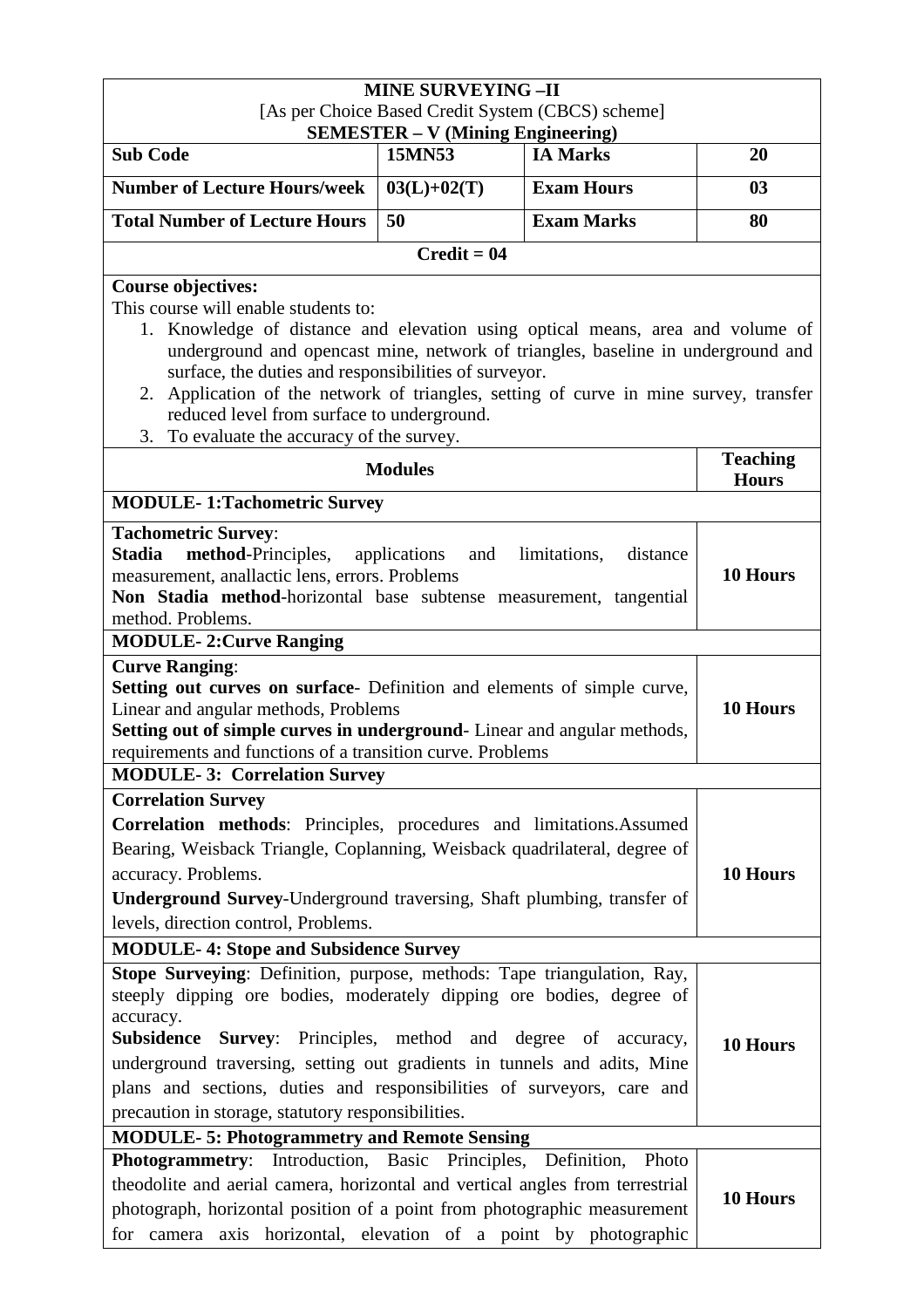| measurement, determination of focal length of the lens. Problems          |  |
|---------------------------------------------------------------------------|--|
| Remote Sensing: Introduction, basic principle, idealized remote sensing   |  |
| system, electromagnetic energy and spectrum, wavelength regions and their |  |
| applications in remote sensing, application of remote sensing.            |  |
|                                                                           |  |

#### **Course outcomes:**

At the end of the course students will be able to:

- 1. Ability to use optical means determine distance, elevation, area and volume. To set out baseline according to the rules and responsibilities of surveyor.
- 2. To set out a curve and to locate the underground features through survey.
- 3. Determination of the reduced level in underground.
- 4. Ability to determine the accuracy of the surveyed area.

### **Question Paper Pattern:**

- The question paper will have ten questions.
- Each full Question consisting of 16 marks
- There will be 2 full questions (with a maximum of four sub questions) from each module. Each full question will have sub questions covering all the topics under a module.
- The students will have to answer 5 full questions, selecting one full question from each module.

### **TEXT BOOKS:**

- 1. Surveying Vol. II B.C. Punmia, 12th edition, Lakshmi Publications, 1994.
- 2. Surveying Vol. III B.C. Punmia, 12th edition, Lakshmi Publications, 1994.
- 3. Metalliferous Mine Surveying Fedrick Wini Berg, 2nd edition Mining Publications, London, 1935.
- 4.Surveying Vol. I and II DrB.C. Punmia,Er Ashok K. Jain, DrArun K. Jain, 15th edition, Lakshmi Publications, 2005.

# **REFERENCE BOOKS:**

- 1. Mine Surveying Vol. I, II, III, Ghatak, 5th edition, Coal Field Publishers, 1996.
- 2. Mine Surveying by V.Borsheh Komponiets, Mir-Publishers, 1989.
- 3. A Text Book of Advanced Surveying Jawaharlal Sharma, C.B.S. Publishers and Distributors, 1985.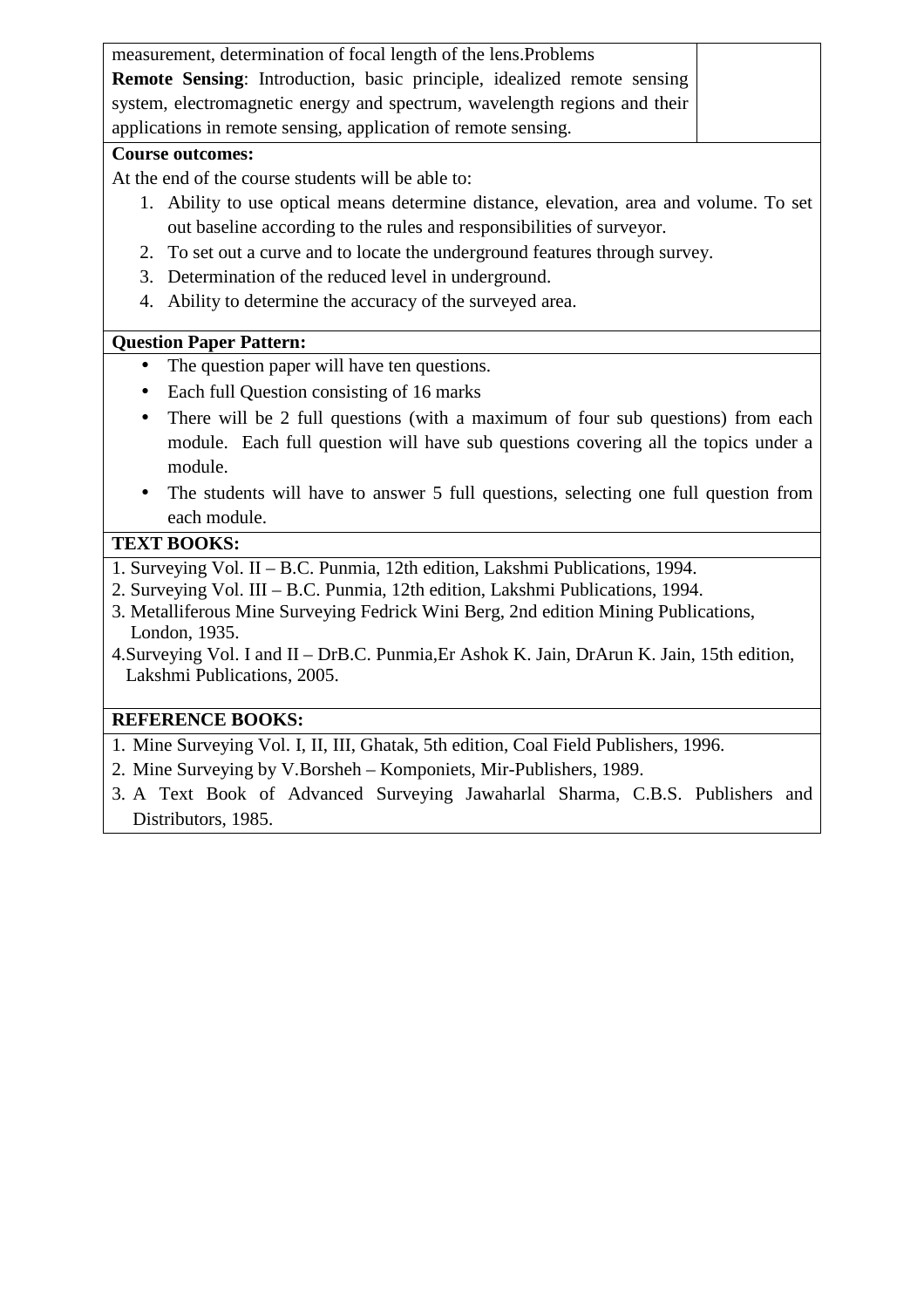| <b>UNDERGROUND COAL MINING</b>                                                                                                                                                                                                                                                                                                                                                                                                                                                                                   |                                          |                                                   |                 |  |
|------------------------------------------------------------------------------------------------------------------------------------------------------------------------------------------------------------------------------------------------------------------------------------------------------------------------------------------------------------------------------------------------------------------------------------------------------------------------------------------------------------------|------------------------------------------|---------------------------------------------------|-----------------|--|
|                                                                                                                                                                                                                                                                                                                                                                                                                                                                                                                  |                                          | [As per Choice Based Credit System (CBCS) scheme] |                 |  |
|                                                                                                                                                                                                                                                                                                                                                                                                                                                                                                                  | <b>SEMESTER - V (Mining Engineering)</b> |                                                   |                 |  |
| <b>Sub Code</b>                                                                                                                                                                                                                                                                                                                                                                                                                                                                                                  | 15MN54                                   | <b>IA Marks</b>                                   | 20              |  |
| <b>Number of Lecture Hours/week</b>                                                                                                                                                                                                                                                                                                                                                                                                                                                                              | $03(L)+02(T)$                            | <b>Exam Hours</b>                                 | 0 <sub>3</sub>  |  |
| <b>Total Number of Lecture Hours</b>                                                                                                                                                                                                                                                                                                                                                                                                                                                                             | 50                                       | <b>Exam Marks</b>                                 | 80              |  |
|                                                                                                                                                                                                                                                                                                                                                                                                                                                                                                                  | $Credit = 04$                            |                                                   |                 |  |
| <b>Course objectives:</b><br>This course will enable students to:<br>Understand the mode of access to reach coal seams and choice of mine seam<br>1.<br>Gain knowledge of bord and pillar method of mining<br>2.<br>Gain knowledge of longwall method of mining<br>3.<br>Knowledge of extracting of thick coal seams by special methods<br>4.                                                                                                                                                                    |                                          |                                                   |                 |  |
|                                                                                                                                                                                                                                                                                                                                                                                                                                                                                                                  |                                          |                                                   | <b>Teaching</b> |  |
|                                                                                                                                                                                                                                                                                                                                                                                                                                                                                                                  | <b>Modules</b>                           |                                                   | <b>Hours</b>    |  |
| <b>MODULE-1: Introduction to Coal Mining</b>                                                                                                                                                                                                                                                                                                                                                                                                                                                                     |                                          |                                                   |                 |  |
| Introduction: Coal mining in major coal producing countries, Growth of coal<br>mining industry in India, Grading and analysis of coal.<br><b>Opening of Coal Seams:</b> Access by adits, Opening up of coal seams by<br>surface drifts on incline, vertical shafts, Division of mine into blocks.<br>Choice of Coal Mining Methods: Basic Mining Methods, Board and Pillar,<br>Longwall and Shortwall, Factors influencing choice of mining methods.                                                             |                                          |                                                   | 10 Hours        |  |
| <b>MODULE-2:Board and Pillar Mining</b>                                                                                                                                                                                                                                                                                                                                                                                                                                                                          |                                          |                                                   |                 |  |
| Board and Pillar Mining: Board and Pillar Mining System. Design of Board<br>and Pillar workings, Mining Processes, Development of Panels, Extraction of<br>Pillars and Examples of Pillar extraction techniques.<br>Room and Pillar Mining: Applicability, Merits and Demerits. Variants of<br>Room and Pillar Mining Method. Simple Problems.                                                                                                                                                                   |                                          |                                                   | 10 Hours        |  |
| <b>MODULE-3: Longwall Mining</b>                                                                                                                                                                                                                                                                                                                                                                                                                                                                                 |                                          |                                                   |                 |  |
| Longwall Mining: Elements of a Longwall face, Classification of Modern<br>Longwall faces, Planning of Longwall Mining System,<br>Development of Panel and faces-Face support system, Power supply, and<br>material supply and face organization. Strata mechanics around Longwall<br>panel.                                                                                                                                                                                                                      |                                          |                                                   | 10 Hours        |  |
| <b>MODULE-4: Thin Seam Mining by Longwall Method and Thick Seam Mining</b>                                                                                                                                                                                                                                                                                                                                                                                                                                       |                                          |                                                   |                 |  |
| Thin seam Mining by Longwall Method: Method of working thin, medium<br>thick and thick seams by Longwall Mining with case studies of Indian and<br>foreign Mines. Simple Problems<br>Thick seam Mining: Problems of Mining Thick Coal Seams, Choice of<br>Method of Mining Thick Coal Seams, Inclined Slicing, Horizontal Slicing,<br>Diagonal Slicing, Transversely Inclined Slicing, Sublevel Caving, Working<br>Steep and Moderately Thick Seams, The Velenjee Method, Descending Shield<br>Method of Mining. |                                          | 10 Hours                                          |                 |  |
| <b>MODULE-5: Special Methods of Mining</b>                                                                                                                                                                                                                                                                                                                                                                                                                                                                       |                                          |                                                   |                 |  |
| Special Methods of Mining: Inseam Mining and Horizon Mining, Hydraulic<br>Mining, Blasting Gallery Method, Coal Bed Methane.<br>Goaf Control: Caving, strip packing or solid stowing, Hydraulic Stowing etc.                                                                                                                                                                                                                                                                                                     |                                          |                                                   | 10 Hours        |  |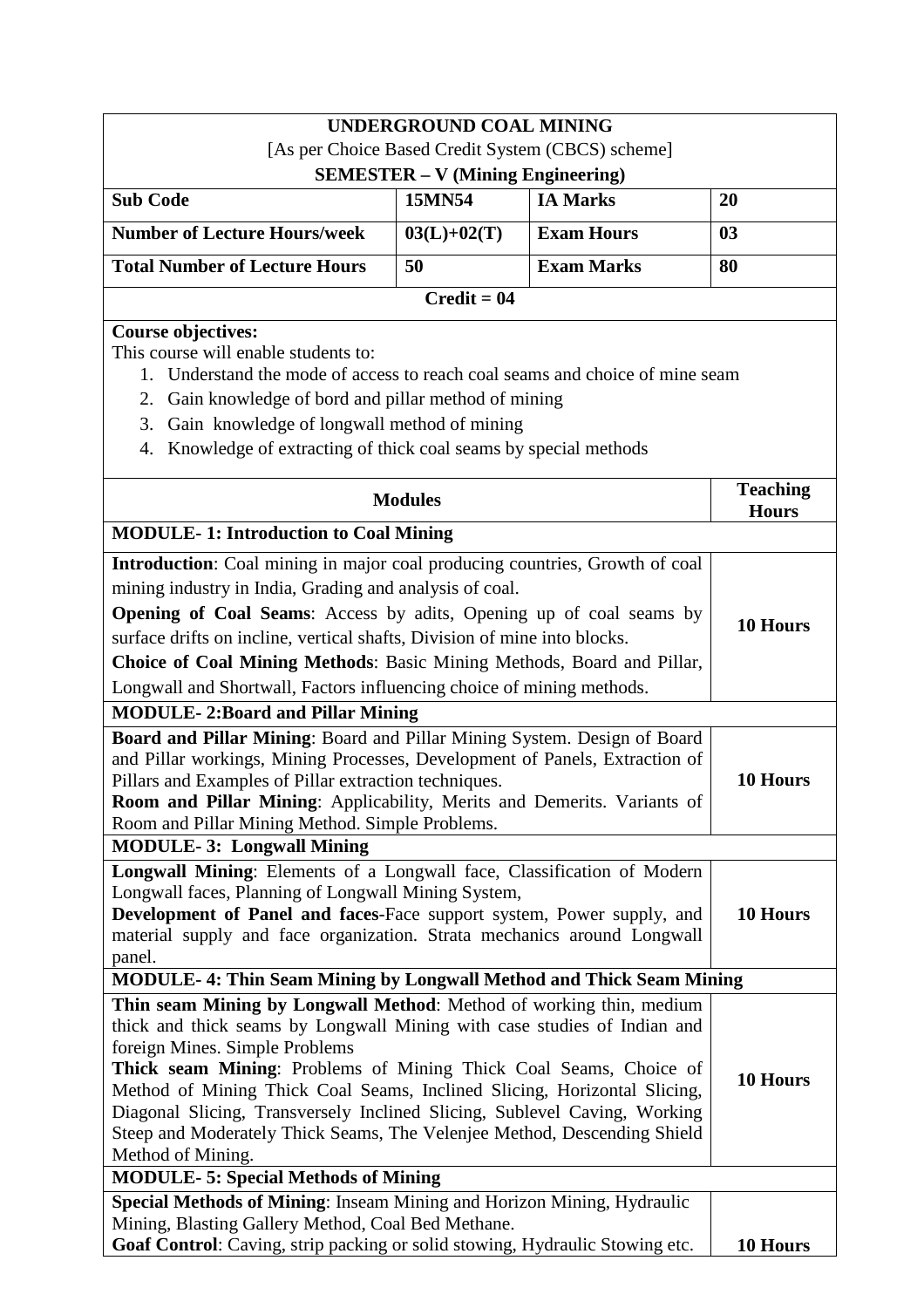Procurement of stowing materials and its transportation, theoretical aspects and case studies.

#### **Course outcomes:**

At the end of the course students will have:

- 1. Ability to identify mode of access to reach coal seam and choice of mining method
- 2. Ability to design bord and pillar method of mining
- 3. Ability to design longwall method of mining
- 4. Ability to design the extraction of thick coal seams by special methods.

### **Question Paper Pattern:**

- The question paper will have ten questions.
- Each full Question consisting of 16 marks
- There will be 2 full questions (with a maximum of four sub questions) from each module. Each full question will have sub questions covering all the topics under a module.
- The students will have to answer 5 full questions, selecting one full question from each module.

# **TEXT BOOKS:**

1. Principles and Practices of Modern Coal Mining – R.D. Singh, New Age International, 1997.

2. Modern Coal Mining Technology – S.K. Das, 2 nd edition, Lovely Prakashan Publishers, 1994

### **REFERENCE BOOKS:**

1. Underground Coal Mining Methods – J.G.Singh, BrajKalpa Publishers, Varnasi, 2000.

2. Coal Mining – I.C.F. Statham, Vol. I, II, III and Vol. III. The Caxton Publishing Company Ltd. Inc. 1958.

3. Longwall Mining – S.Peng&H.S.Chang, John Wiley and Sons Inc. 1983.

4. Winning & Working of Coal, Vol. I, II – D.J.Deshmukh, Asia Publsihing House, Bombay, 1967.

5. Universal Mining School Volumes. Cardiff [GT. Britain], 1931.

6. SME Mining Engg. Hand Book – Hartman, 2 nd edition S.M.M. & Exploration Inc. 1992.

7. Underground Winning of Coal – T.N. Singh, Oxford and IBH. 1992.

8. Advanced Coal Mining, Vol. 1 and 2 – Vorbojev& Deshmukh, Asia Publishing House, Bombay, 1964.

9. Thick Seam Mining – T.N. Singh and B.B.Dhar, Oxford and IBH, 1992.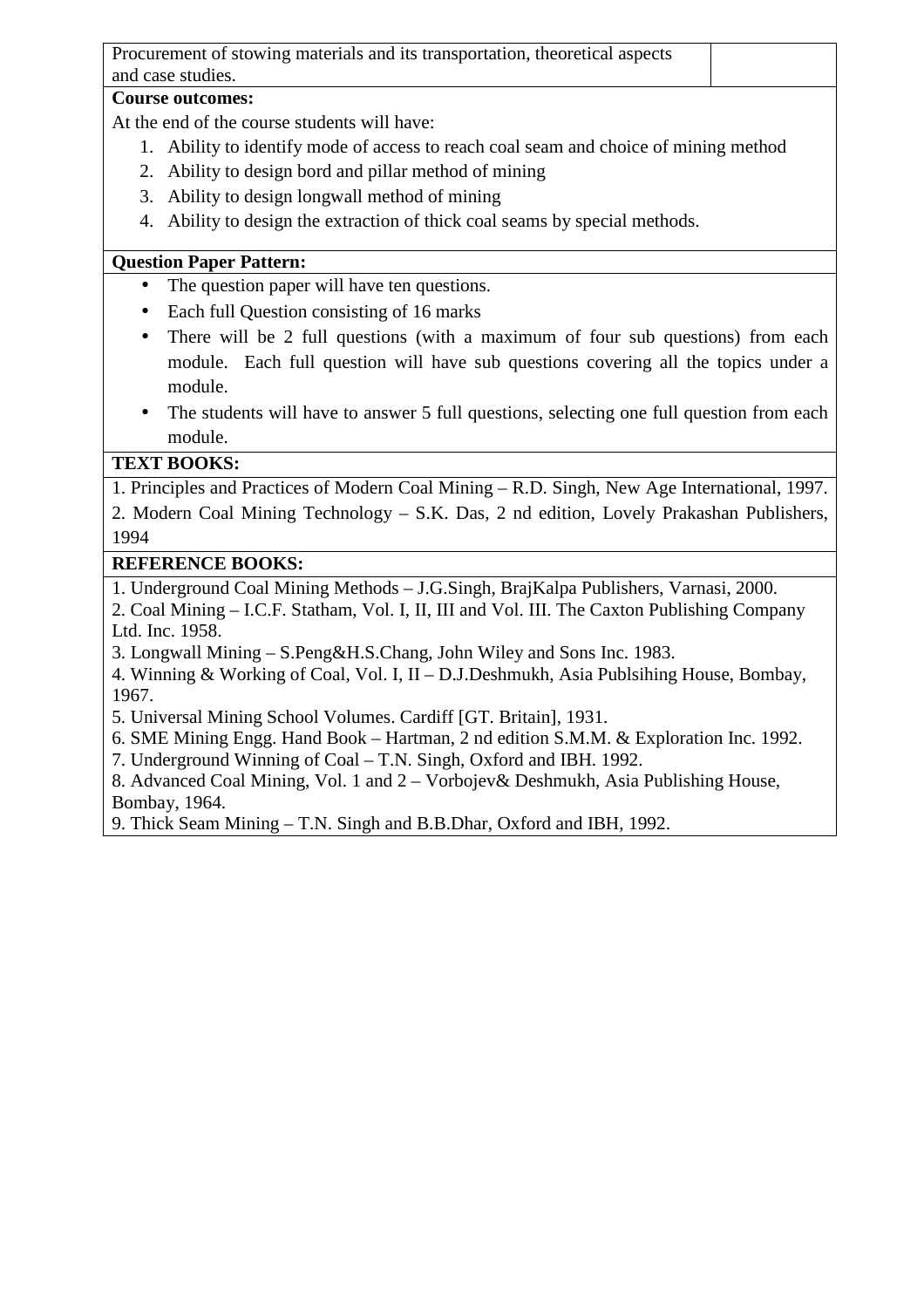|                                                                                                                                                                                                                                                                                                                                                                                                  | <b>Professional Elective-I</b>            |                   |                                 |
|--------------------------------------------------------------------------------------------------------------------------------------------------------------------------------------------------------------------------------------------------------------------------------------------------------------------------------------------------------------------------------------------------|-------------------------------------------|-------------------|---------------------------------|
|                                                                                                                                                                                                                                                                                                                                                                                                  | <b>Mineral Economics</b>                  |                   |                                 |
| [As per Choice Based Credit System (CBCS) scheme]                                                                                                                                                                                                                                                                                                                                                |                                           |                   |                                 |
|                                                                                                                                                                                                                                                                                                                                                                                                  | <b>SEMESTER – IV (Mining Engineering)</b> |                   |                                 |
| <b>Sub Code</b>                                                                                                                                                                                                                                                                                                                                                                                  | 15MN551                                   | <b>IA Marks</b>   | 20                              |
| <b>Number of Lecture Hours/week</b>                                                                                                                                                                                                                                                                                                                                                              | $03(L)+02(T)$                             | <b>Exam Hours</b> | 0 <sub>3</sub>                  |
| <b>Total Number of Lecture Hours</b>                                                                                                                                                                                                                                                                                                                                                             | 50                                        | <b>Exam Marks</b> | 80                              |
|                                                                                                                                                                                                                                                                                                                                                                                                  | $Credit = 03$                             |                   |                                 |
| <b>Course objectives:</b><br>This course will enable students to:                                                                                                                                                                                                                                                                                                                                |                                           |                   |                                 |
| 1. Gain knowledge on role of mineral industry in national economy, national mineral policy,                                                                                                                                                                                                                                                                                                      |                                           |                   |                                 |
| financial management and cost accounting applicable to mining industry.                                                                                                                                                                                                                                                                                                                          |                                           |                   |                                 |
| Comprehend sampling, classification of ore reserves and resources.<br>2.                                                                                                                                                                                                                                                                                                                         |                                           |                   |                                 |
| Learn various methods of ore reserve estimation and mine valuation.<br>3.                                                                                                                                                                                                                                                                                                                        |                                           |                   |                                 |
| Evaluate the economic feasibility of a mining project.<br>4.                                                                                                                                                                                                                                                                                                                                     |                                           |                   |                                 |
|                                                                                                                                                                                                                                                                                                                                                                                                  | <b>Modules</b>                            |                   | <b>Teaching</b><br><b>Hours</b> |
| <b>MODULE-1:</b>                                                                                                                                                                                                                                                                                                                                                                                 |                                           |                   |                                 |
| Mineral Price and Pricing: International Monetary system, Factors<br>affecting mineral price, Kinds of price quotation, Mineral Price Index,<br>Mineral Price.<br><b>MODULE-2:</b>                                                                                                                                                                                                               |                                           |                   | 10 Hours                        |
| Sampling: Definition, purpose, scope, common methods of sampling, types<br>of samples, errors in sampling.<br><b>10 Hours</b><br><b>Estimation of reserves:</b> Classification of reserves, tenor, grade. Preparation<br>of assay plans, various methods of ore reserve estimation and problems on<br>ore reserves                                                                               |                                           |                   |                                 |
| <b>MODULE-3:</b>                                                                                                                                                                                                                                                                                                                                                                                 |                                           |                   |                                 |
| <b>Mine Valuation <math>-1</math></b> : Factors affecting mine valuation, life of mine,<br>redemption of capital, project assessment by D.C.F., net present value<br>methods, Hoskold's two rate formula.<br><b>Mine valuation <math>-2</math>:</b> mining fixed costs, operating costs, feasibility study,<br>project evaluation, depreciation, problems on mine valuation and<br>depreciation. |                                           |                   | 10 Hours                        |
| <b>MODULE-4:</b>                                                                                                                                                                                                                                                                                                                                                                                 |                                           |                   |                                 |
| <b>Financial Management:</b> Methods of financing industrial enterprises,<br>structure, formation and capitalization. Sources of finance.<br><b>Principles of book keeping</b> as applied to mining industry and accountancy.<br>Balance sheet, profit and loss accounts.                                                                                                                        |                                           |                   | 10 Hours                        |
| <b>MODULE-5:</b>                                                                                                                                                                                                                                                                                                                                                                                 |                                           |                   |                                 |
| Cost Accounting: Introduction, need for cost accounting, elements of cost,<br>overheads, allocation of over heads, breakeven analysis.<br>Budget and Budgetary control: Definition of budget, Principle of budget<br>and budgetary control, types of budgets.                                                                                                                                    |                                           |                   | 10 Hours                        |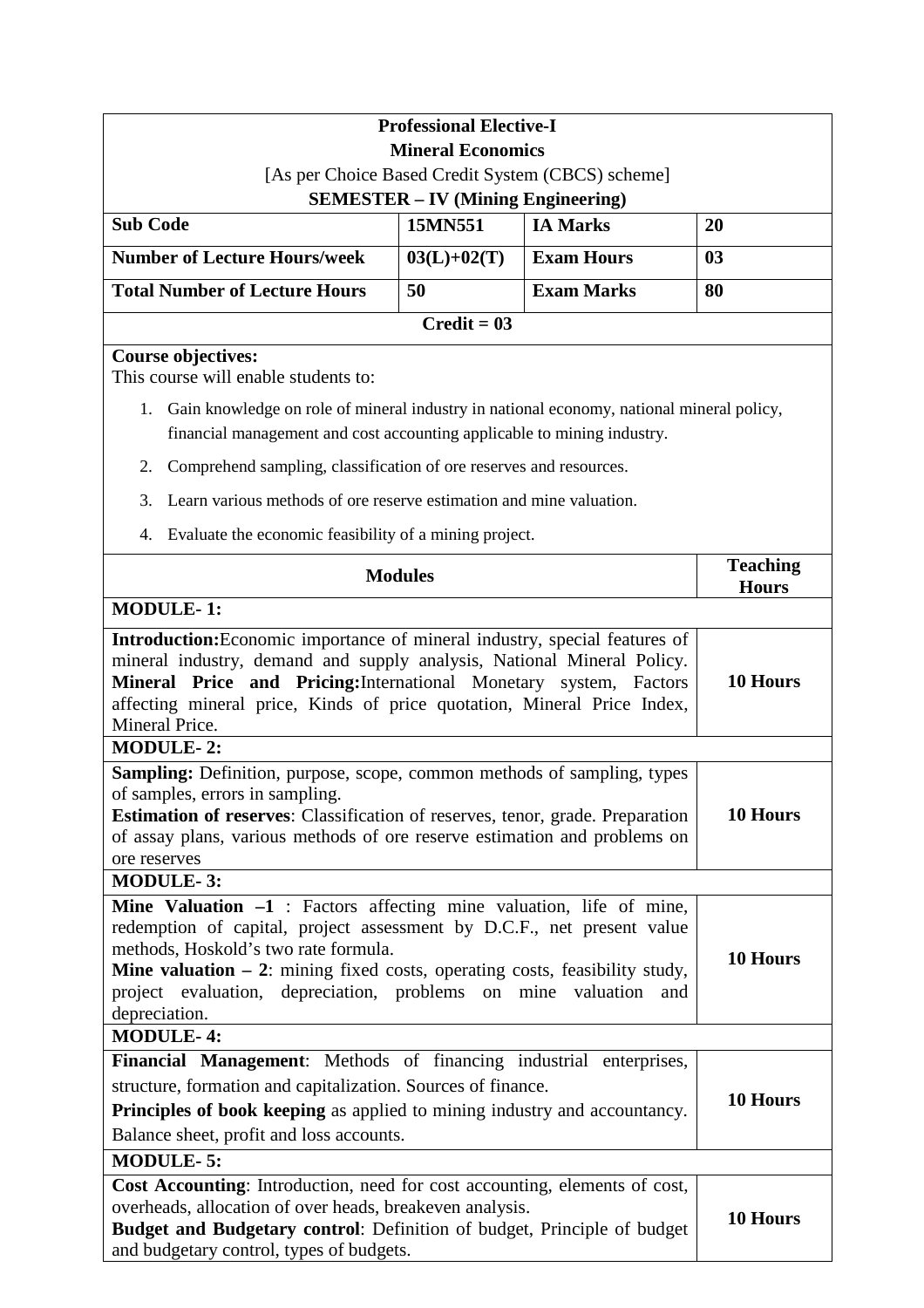#### **Course outcomes:**

At the end of the course students will have:

- 1. An overall knowledge of mineral industry and related policy issues, basics of financial and cost accounting aspects.
- 2. An ability to select proper sampling method and to classify the ore reserve and resources.
- 3. An ability to compute ore reserve and value of a mining project.
- 4. An ability to evaluate the economic feasibility of a mining project given the geological, miningand financial parameters.

#### **Question Paper Pattern:**

- The question paper will have ten questions.
- Each full Question consisting of 16 marks
- There will be 2 full questions (with a maximum of four sub questions) from each module. Each full question will have sub questions covering all the topics under a module.
- The students will have to answer 5 full questions, selecting one full question from each module.

# **TEXT BOOKS:**

1. Mineral and Mine Economics by R.T. Deshmukh, Myra Publications, Nagpur, 1986. 2. Mineral Economics by N.L.Sharma and Sinha, Oxford and IBH, 1992.

#### **REFERENCE BOOKS:**

1. Mineral Economics by Truscot, John Wiley and Sons, Inc, 1987.

- 2. Mining Geology by Arogyaswamy. R.N.P. 4 th edition, Oxford and IBH, 1992.
- 3. Prospecting for Atomic Minerals by Knoerr, A.W. and Lutgetn. GP. Oxford and IBH, 1992.
- 4. Industrial Management O.P. Khanna, DhanpatRai and Sons, 1999.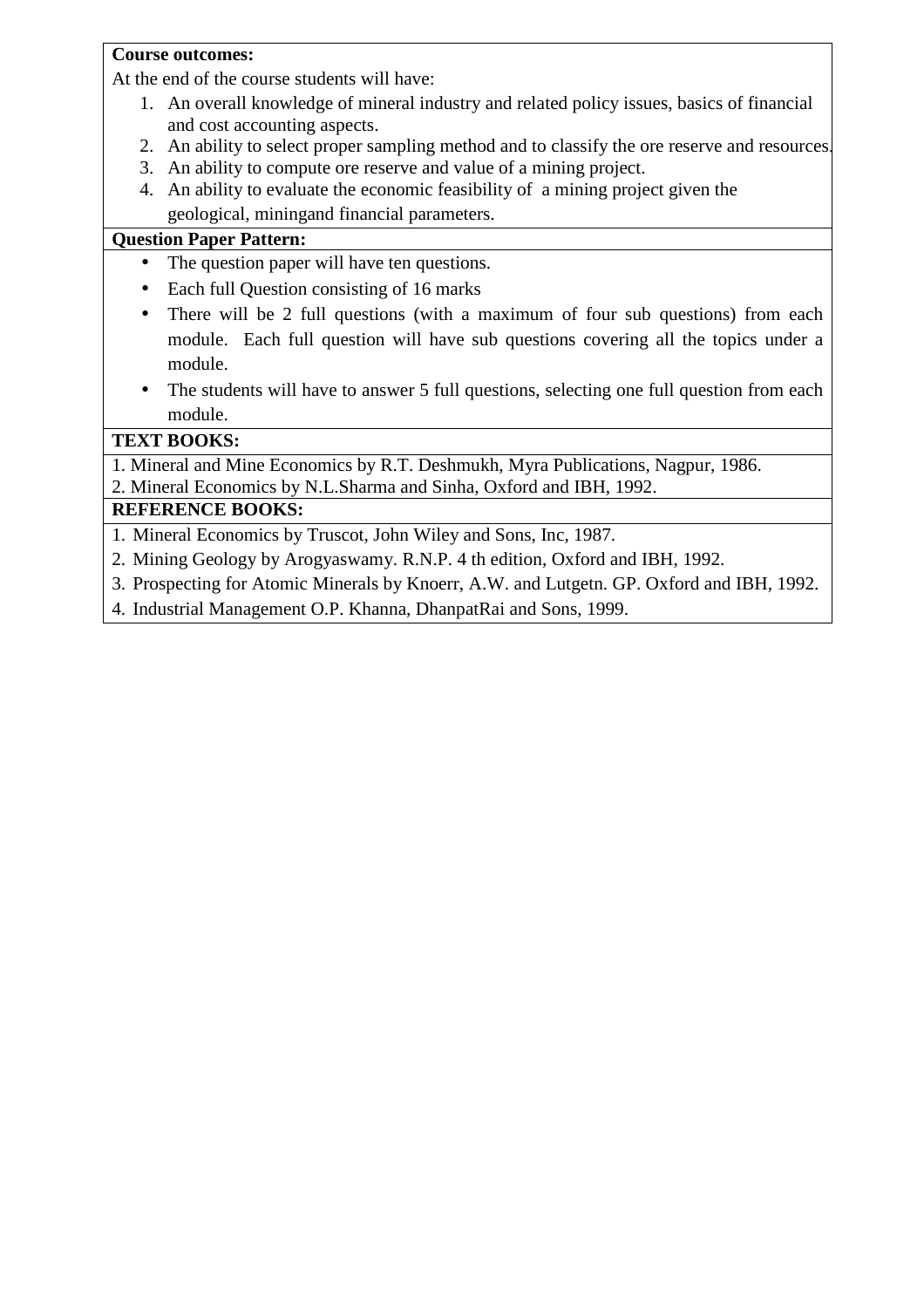|                                                                                                                                                                                                                                                                                                                                               | <b>Professional Elective-I</b>           |                                                   |                 |
|-----------------------------------------------------------------------------------------------------------------------------------------------------------------------------------------------------------------------------------------------------------------------------------------------------------------------------------------------|------------------------------------------|---------------------------------------------------|-----------------|
|                                                                                                                                                                                                                                                                                                                                               | <b>Maintenance Management in Mines</b>   |                                                   |                 |
|                                                                                                                                                                                                                                                                                                                                               |                                          | [As per Choice Based Credit System (CBCS) scheme] |                 |
|                                                                                                                                                                                                                                                                                                                                               | <b>SEMESTER – V (Mining Engineering)</b> |                                                   |                 |
| <b>Sub Code</b>                                                                                                                                                                                                                                                                                                                               | 15MN552                                  | <b>IA Marks</b>                                   | 20              |
| <b>Number of Lecture Hours/week</b>                                                                                                                                                                                                                                                                                                           | $03(L)+02(T)$                            | <b>Exam Hours</b>                                 | 03              |
| <b>Total Number of Lecture Hours</b>                                                                                                                                                                                                                                                                                                          | 50                                       | <b>Exam Marks</b>                                 | 80              |
|                                                                                                                                                                                                                                                                                                                                               | $Credit = 03$                            |                                                   |                 |
| <b>Course objectives:</b><br>This course will enable students to:<br>1. To gain knowledge of various types of maintenance practices<br>2. Knowledge of maintenance facilities and scheduling for mining.<br>3. Concept of reliability, availability and maintainability of mining machinery.<br>4. Knowledge of maintenance management system |                                          |                                                   |                 |
|                                                                                                                                                                                                                                                                                                                                               |                                          |                                                   | <b>Teaching</b> |
|                                                                                                                                                                                                                                                                                                                                               | <b>Modules</b>                           |                                                   | <b>Hours</b>    |
| MODULE- 1:Maintenance of Mining Machinery and Elements of down time of                                                                                                                                                                                                                                                                        |                                          |                                                   |                 |
| machinery                                                                                                                                                                                                                                                                                                                                     |                                          |                                                   |                 |
| Maintenance of Mining Machinery: Objectives and types, corrective,                                                                                                                                                                                                                                                                            |                                          |                                                   |                 |
| plant, preventive and predictive maintenance:                                                                                                                                                                                                                                                                                                 |                                          | Reliability centered                              |                 |
| maintenance: upkeep of maintenance record.                                                                                                                                                                                                                                                                                                    |                                          |                                                   | 10 Hours        |
| Elements of down time of machinery: Possible cause for machine delay                                                                                                                                                                                                                                                                          |                                          |                                                   |                 |
| and production stoppage. Data selection regarding machine delay and their                                                                                                                                                                                                                                                                     |                                          |                                                   |                 |
| analysis.                                                                                                                                                                                                                                                                                                                                     |                                          |                                                   |                 |
| <b>MODULE-2: Maintenance Facilities in Mines for Minor and Major Repairs</b>                                                                                                                                                                                                                                                                  |                                          |                                                   |                 |
| Maintenance Facilities: Maintenance planning and scheduling; short-term                                                                                                                                                                                                                                                                       |                                          |                                                   |                 |
| maintenance plans.<br>Long-term maintenance plans, determining the optimal maintenance policy.                                                                                                                                                                                                                                                |                                          |                                                   | 10 Hours        |
|                                                                                                                                                                                                                                                                                                                                               |                                          |                                                   |                 |
| <b>MODULE-3: Maintenance Scheduling</b>                                                                                                                                                                                                                                                                                                       |                                          |                                                   |                 |
| Maintenance Scheduling: Maintenance scheduling by the application of                                                                                                                                                                                                                                                                          |                                          |                                                   |                 |
| network technique.                                                                                                                                                                                                                                                                                                                            |                                          |                                                   | 10 Hours        |
| <b>Application</b> of queuing theory in maintenance of mining equipment.                                                                                                                                                                                                                                                                      |                                          |                                                   |                 |
| <b>MODULE-4: Definitions of Reliability, Availability and Maintainability</b>                                                                                                                                                                                                                                                                 |                                          |                                                   |                 |
| Definitions of Reliability, Availability and Maintainability: Possible<br>the<br>availability<br>of<br>mining<br>increase<br>machinery,<br>to<br>measures<br>maintenance. Budgeting: estimation of cost of resources required to meet the<br>excepted maintenance load.                                                                       |                                          |                                                   | 10 Hours        |
| <b>MODULE-5: Maintenance Management System</b>                                                                                                                                                                                                                                                                                                |                                          |                                                   |                 |
| Maintenance Management System: Computerized documentation of plant                                                                                                                                                                                                                                                                            |                                          |                                                   |                 |
| and equipment management.                                                                                                                                                                                                                                                                                                                     |                                          |                                                   |                 |
| <b>Advanced Maintenance Procedures and Techniques: Online diagnostic</b><br>maintenance, tribology techniques vibration and temperature monitoring of<br>machinery. Illustrative examples of maintenance of an<br>operating<br>underground mine and open cast mine.                                                                           |                                          |                                                   | 10 Hours        |
| <b>Course outcomes:</b>                                                                                                                                                                                                                                                                                                                       |                                          |                                                   |                 |
| At the end of the course students will be able to:                                                                                                                                                                                                                                                                                            |                                          |                                                   |                 |
| 1. To be familiar with various types of maintenance practices                                                                                                                                                                                                                                                                                 |                                          |                                                   |                 |
| An ability to prepare maintenance plan and scheduling for mining machineries.<br>2.                                                                                                                                                                                                                                                           |                                          |                                                   |                 |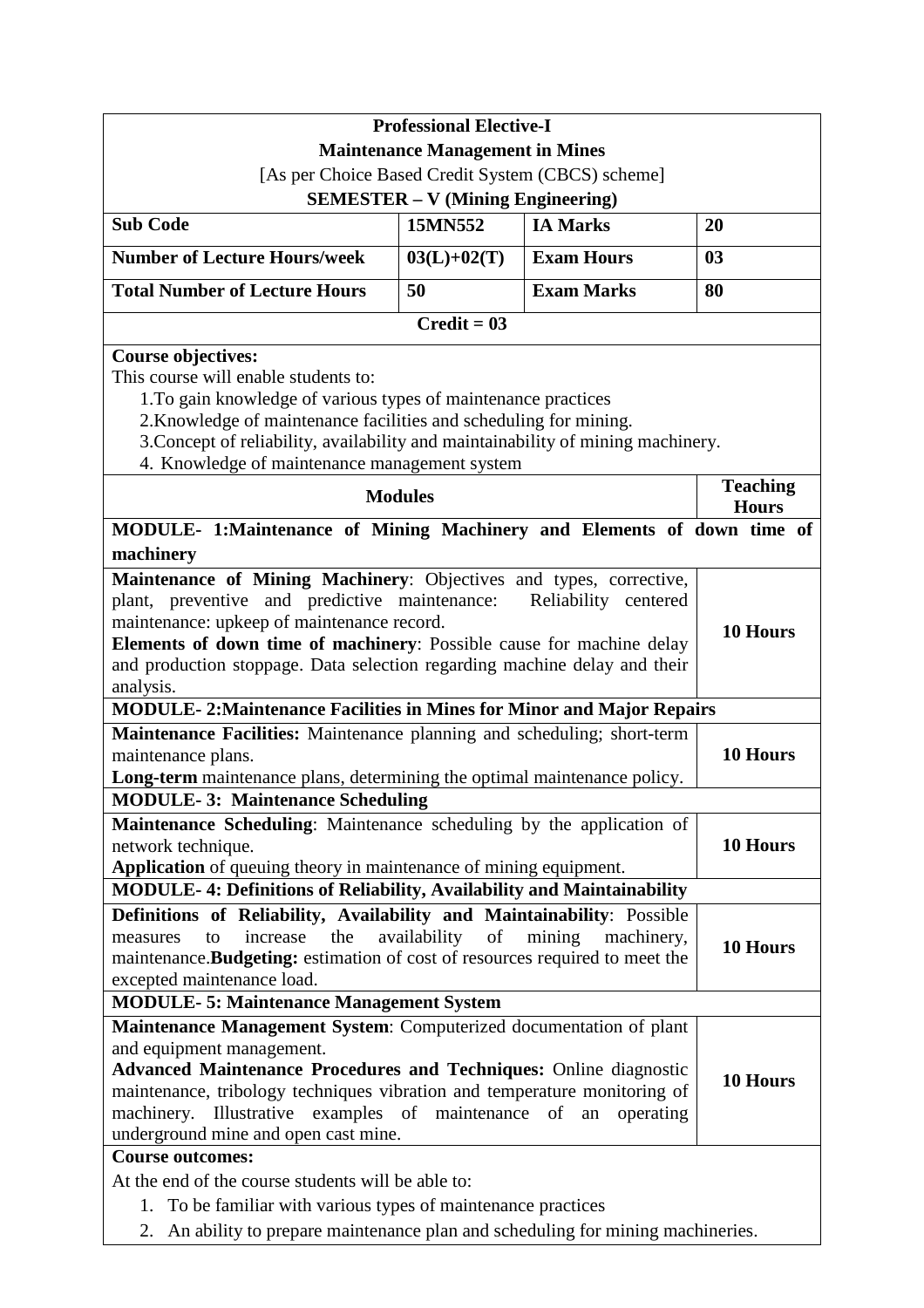- 3. An ability to increase the availability of mining machinery by proper maintenance
- 4. Ability to prepare and implement maintenance management system

#### **Question Paper Pattern:**

- The question paper will have ten questions.
- Each full Question consisting of 16 marks
- There will be 2 full questions (with a maximum of four sub questions) from each module. Each full question will have sub questions covering all the topics under a module.
- The students will have to answer 5 full questions, selecting one full question from each module.

# **TEXT BOOKS:**

1. Maintenance Planning and control, Anthony Kelley, Affiliated East West Press, New Delhi 1981.

2. Reliability Engineering, Govil A.K., Tata Mc. Graw Hill Company, New Delhi, 1983.

### **REFERENCE BOOKS:**

1. Special Issues of Journals of Mines, Metals and Fuels on Mine Mechanization, Vol. 59, 1992.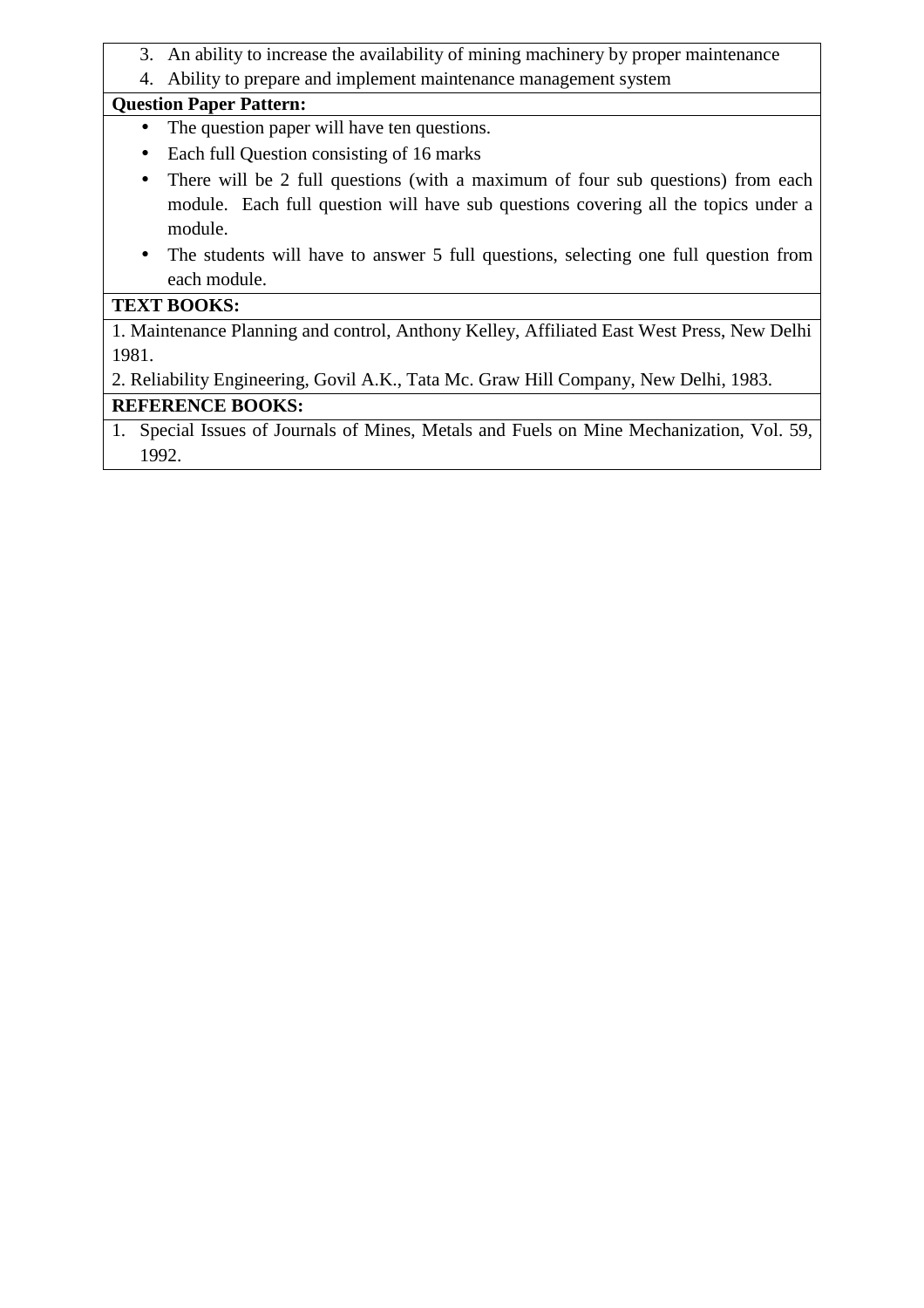| <b>Open Elective-I</b>                                                                                                                                                                                                                                                                                                                                                                                                                                                                                                                                                                                                                                                                                                                                                                                    |                                          |                                                   |                 |
|-----------------------------------------------------------------------------------------------------------------------------------------------------------------------------------------------------------------------------------------------------------------------------------------------------------------------------------------------------------------------------------------------------------------------------------------------------------------------------------------------------------------------------------------------------------------------------------------------------------------------------------------------------------------------------------------------------------------------------------------------------------------------------------------------------------|------------------------------------------|---------------------------------------------------|-----------------|
|                                                                                                                                                                                                                                                                                                                                                                                                                                                                                                                                                                                                                                                                                                                                                                                                           | <b>Industrial Safety Engineering</b>     |                                                   |                 |
|                                                                                                                                                                                                                                                                                                                                                                                                                                                                                                                                                                                                                                                                                                                                                                                                           |                                          | [As per Choice Based Credit System (CBCS) scheme] |                 |
|                                                                                                                                                                                                                                                                                                                                                                                                                                                                                                                                                                                                                                                                                                                                                                                                           | <b>SEMESTER – V (Mining Engineering)</b> |                                                   |                 |
| <b>Sub Code</b>                                                                                                                                                                                                                                                                                                                                                                                                                                                                                                                                                                                                                                                                                                                                                                                           | 15MN561                                  | <b>IA Marks</b>                                   | 20              |
| <b>Number of Lecture Hours/week</b>                                                                                                                                                                                                                                                                                                                                                                                                                                                                                                                                                                                                                                                                                                                                                                       | $03(L)+02(T)$                            | <b>Exam Hours</b>                                 | 03              |
| <b>Total Number of Lecture Hours</b>                                                                                                                                                                                                                                                                                                                                                                                                                                                                                                                                                                                                                                                                                                                                                                      | 50                                       | <b>Exam Marks</b>                                 | 80              |
|                                                                                                                                                                                                                                                                                                                                                                                                                                                                                                                                                                                                                                                                                                                                                                                                           | $Credit = 03$                            |                                                   |                 |
| <b>Course objectives:</b><br>This course will enable students to:<br>1. Gain insights of hazards and accidents of different working conditions in industries.<br>2. Have knowledge of occupational health and safety in different industries                                                                                                                                                                                                                                                                                                                                                                                                                                                                                                                                                              |                                          |                                                   |                 |
|                                                                                                                                                                                                                                                                                                                                                                                                                                                                                                                                                                                                                                                                                                                                                                                                           |                                          |                                                   | <b>Teaching</b> |
|                                                                                                                                                                                                                                                                                                                                                                                                                                                                                                                                                                                                                                                                                                                                                                                                           | <b>Modules</b>                           |                                                   | <b>Hours</b>    |
| MODULE-1:HOT WORKING AND COLD WORKING OF METALS                                                                                                                                                                                                                                                                                                                                                                                                                                                                                                                                                                                                                                                                                                                                                           |                                          |                                                   |                 |
| Introduction, Hot working of metals, Cold working of metals, Foundry<br>operations, Steps in casting process, Different types of furnaces, Process<br>wise hazards and safety measures in casting, Major health hazards and safe<br>methods in foundry, Forging operations, Specific safety measures in<br>different forging operations, Preventive maintenance of forging machines,<br>Safe work practices in forging, Operation in hot and cold rolling mills.<br>Preventive maintenance and periodic check- safe operations, Heat<br>treatment operations, Heat treatment methods, Hazards and safety measures,<br>Control measures, Safety in handling medium-Disposal methods, Power<br>presses(all types)Shearing, Bending, Rolling, Drawing, Turning, Boring,<br>Milling, Planning, Grinding.      |                                          |                                                   | 10 Hours        |
| <b>MODULE-2:SAFETY IN OPERATION</b>                                                                                                                                                                                                                                                                                                                                                                                                                                                                                                                                                                                                                                                                                                                                                                       |                                          |                                                   |                 |
| Work safety-Permit to work-safety in operations, confined spaces, Safety in<br>painting, welding, cutting and soldering operations, Safety in finishing<br>operations like cleaning, polishing and buffing and related hazards.<br>Selection, care and maintenance-associated equipment's and instruments,<br>Maintenance of these machines and selection of equipment w.r.t safety, Shot<br>blasting.                                                                                                                                                                                                                                                                                                                                                                                                    |                                          |                                                   | 10 Hours        |
| MODULE-3: SAFETY IN CONSTUCTION INDUSTRY                                                                                                                                                                                                                                                                                                                                                                                                                                                                                                                                                                                                                                                                                                                                                                  |                                          |                                                   |                 |
| Work at Height-High incidence of serious accidents in working at heights,<br>Types of operations, Safety features associated with design, construction and<br>use of stairways, rungs, ramps, gangways, floors, ladders of different types,<br>working on roofs, other safety requirements while working at height,<br>Bootswain's chair-safety harness etc.,<br>Safety Methods: Prevention of fall of persons at floor level, Potential<br>tripping and slipping hazards, Erection, Inspection and Certification and safe<br>use of various types of scaffolds, Safety of high rise building, Bridges and<br>tunnels<br>Safety in demolition operation, Safety in underground works such as<br>Excavation, Drilling and Blasting, Tunnelling, Pneumatic, Trenching, Safety<br>in working of fragile roof |                                          |                                                   | 10 Hours        |
| MODULE-4: SAFETY IN SPECIFIC INDUSTRIES                                                                                                                                                                                                                                                                                                                                                                                                                                                                                                                                                                                                                                                                                                                                                                   |                                          |                                                   |                 |
| Industry-1: operation, maintenance and safety in Mining industry, Ceramic<br>industry, Cement industry<br>Industry-2: operation, maintenance and safety in Textile industry, Sugar                                                                                                                                                                                                                                                                                                                                                                                                                                                                                                                                                                                                                        |                                          |                                                   | 10 Hours        |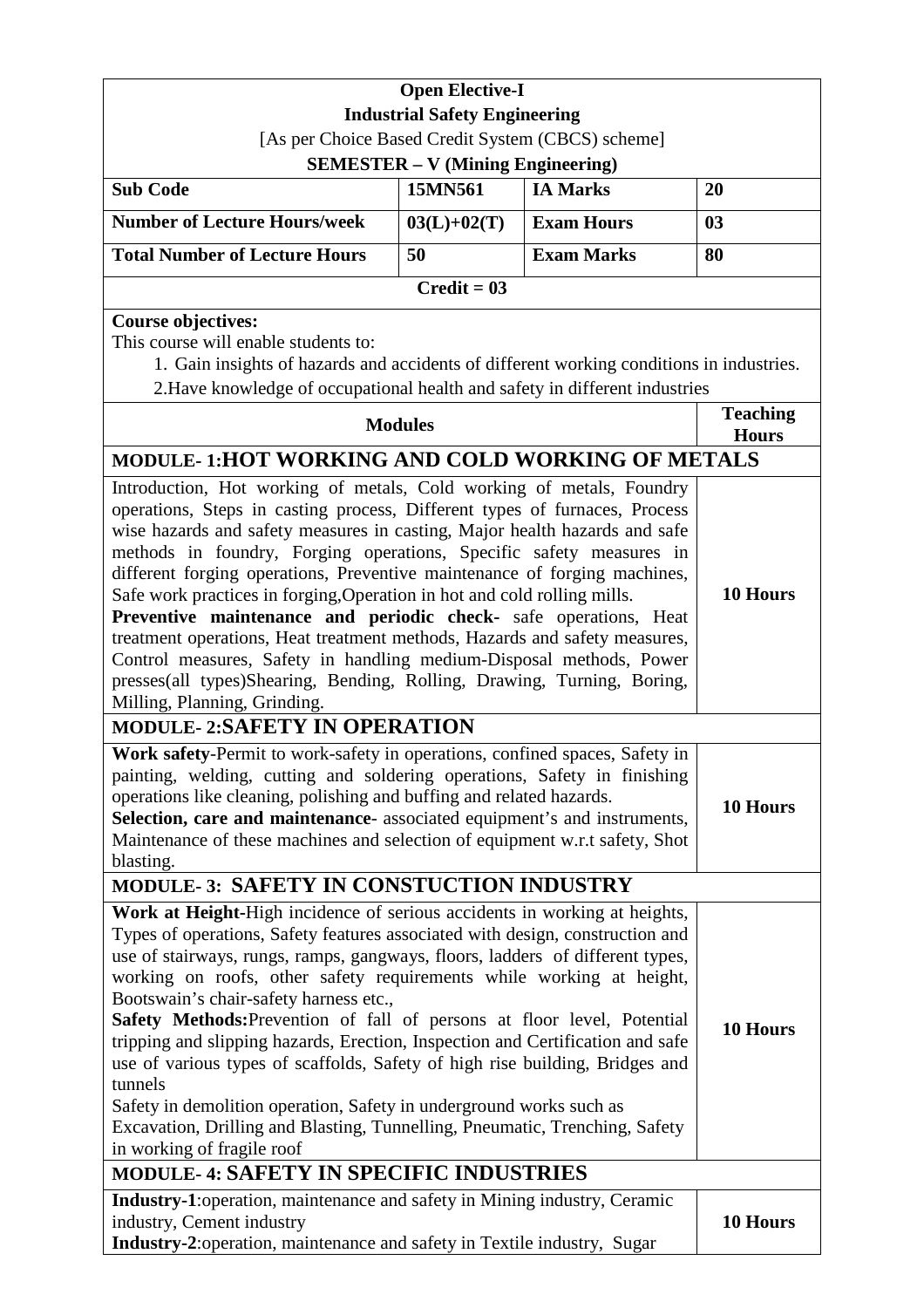| industry, Fertilizer industry, , Tanneries                                                       |          |
|--------------------------------------------------------------------------------------------------|----------|
| <b>MODULE-5: EMERGING ISSUES ON OSH</b>                                                          |          |
| Safety: Safety measures in Nano Technology, Safety in Robots, Safety in                          |          |
| hospital, Safety in film industry                                                                | 10 Hours |
| Standards: Guidelines and safety standards as per OSHAS                                          |          |
| <b>Course outcomes:</b>                                                                          |          |
| At the end of the course students will be able to:                                               |          |
| 1. Be familiar with hazards in different industries.                                             |          |
| 2. Decide precautions of safety and health in different occupation.                              |          |
| <b>Question Paper Pattern:</b>                                                                   |          |
| The question paper will have ten questions.                                                      |          |
| Each full Question consisting of 16 marks                                                        |          |
| There will be 2 full questions (with a maximum of four sub questions) from each                  |          |
| module. Each full question will have sub questions covering all the topics under a               |          |
| module.                                                                                          |          |
| The students will have to answer 5 full questions, selecting one full question from<br>$\bullet$ |          |
| each module.                                                                                     |          |
| <b>TEXT BOOKS:</b>                                                                               |          |
| 1. Industrial Safety, Dr. K U Mistry, Siddharth Prakashan; Ahmedhabad-380014                     |          |
| 2. Fundamentals of Industrial Safety and Health, Dr. K U Mistry, Siddharth Prakashan;            |          |
| Ahmedhabad-380014                                                                                |          |
| <b>REFERENCE BOOKS:</b>                                                                          |          |
| 1. Industrial Safety Management, L M Deshmukh, Mcgrawhill Education, July 2017                   |          |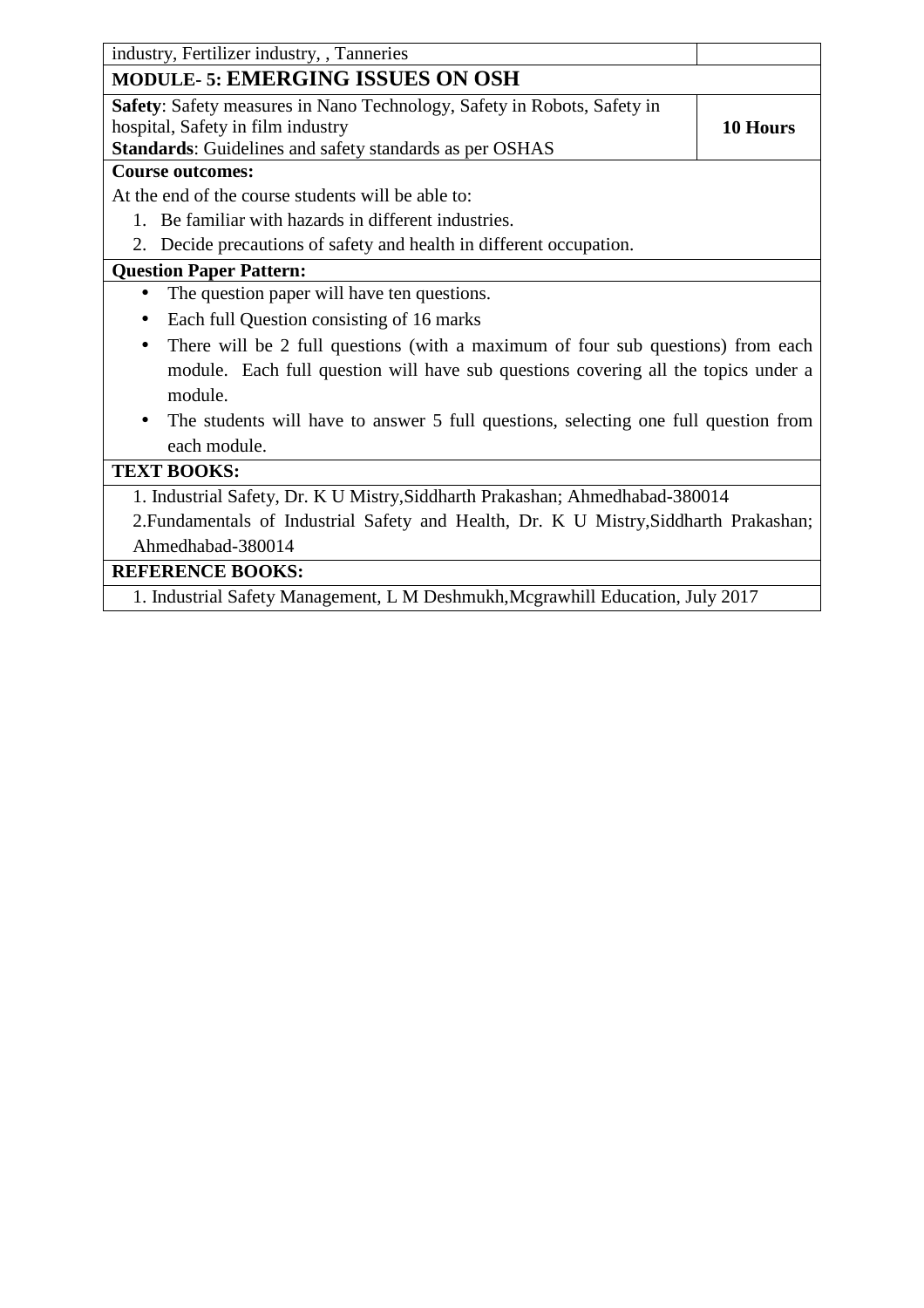# **Open Elective-I INDUSTRIAL MANAGEMENT AND ENTREPRENEURSHIP** [As per Choice Based Credit System (CBCS) scheme] **SEMESTER – V (Mining Engineering) Sub Code 15MN562 IA Marks 20**  Number of Lecture Hours/week  $\begin{array}{|c|c|c|c|c|c|c|c|c|} \hline 03(L)+02(T) & \text{Exam Hours} & 03 \\ \hline \end{array}$ **Total Number of Lecture Hours 50 Exam Marks 1 80 Credit = 03 Course objectives:**  This course will enable students: 1. To introduce the field of management, task of the manager, importance of planning and types of planning, staff recruitment and selection process. 2. To discuss the ways in which work is allocation, structure of organizations, modes of communication and importance of managerial control in business. 3. To explain need of coordination between the manager and staff, the social responsibility of business and leadership. 4. To discuss the importance of Small Scale Industries and the related terms and problems involved. 5. To discuss methods for generating new business ideas and business opportunities in India and the importance of business plan. 6. To introduce the concepts of project management and discuss capital building process. 7. To explain project feasibility study and project appraisal and discuss project financing **Modules Teaching Hours MODULE- 1:MANAGEMENT AND PLANNING Management:** Definition, Importance – Nature and Characteristics of Management, Management Functions, Roles of Manager, Levels of Management, Managerial Skills, Management & Administration, Management as a Science, Art & Profession **Planning:** Nature, Importance and Purpose Of Planning, Types of Plans, Steps in Planning, Limitations of Planning, Decision Making – Meaning, Types of Decisions- Steps in Decision Making. **10 Hours MODULE- 2:ORGANIZING, STAFFING, DIRECTING AND CONTROLLING Organizing and Staffing:** Meaning, Nature and Characteristics of Organization – Process of Organization, Principles of Organization, Departmentalization, Committees – meaning, Types of Committees, Centralization Vs. Decentralization of Authority and Responsibility, Span of Control (Definition only), Nature and Importance of Staffing, Process of Selection and Recruitment. **Directing and Controlling:** Meaning and Nature of Directing-Leadership Styles, Motivation Theories Communication – Meaning and Importance, Coordination- Meaning and Importance, Techniques of Coordination. Controlling – Meaning, Steps in Controlling. **10 Hours MODULE- 3: SOCIAL RESPONSIBILITIES OF BUSINESS AND ENTREPRENEURSHIP**

| Social Responsibilities of Business: Meaning of Social Responsibility, Social |          |
|-------------------------------------------------------------------------------|----------|
| Responsibilities of Business towards Different Groups, Social Audit, Business |          |
| Ethics and Corporate Governance.                                              | 10 Hours |
| Entrepreneurship: Definition of Entrepreneur, Importance of Entrepreneurship, |          |
| concepts of Entrepreneurship, Characteristics of successful Entrepreneur,     |          |
| Classification of Entrepreneurs, Intrapreneur – An Emerging Class, Comparison |          |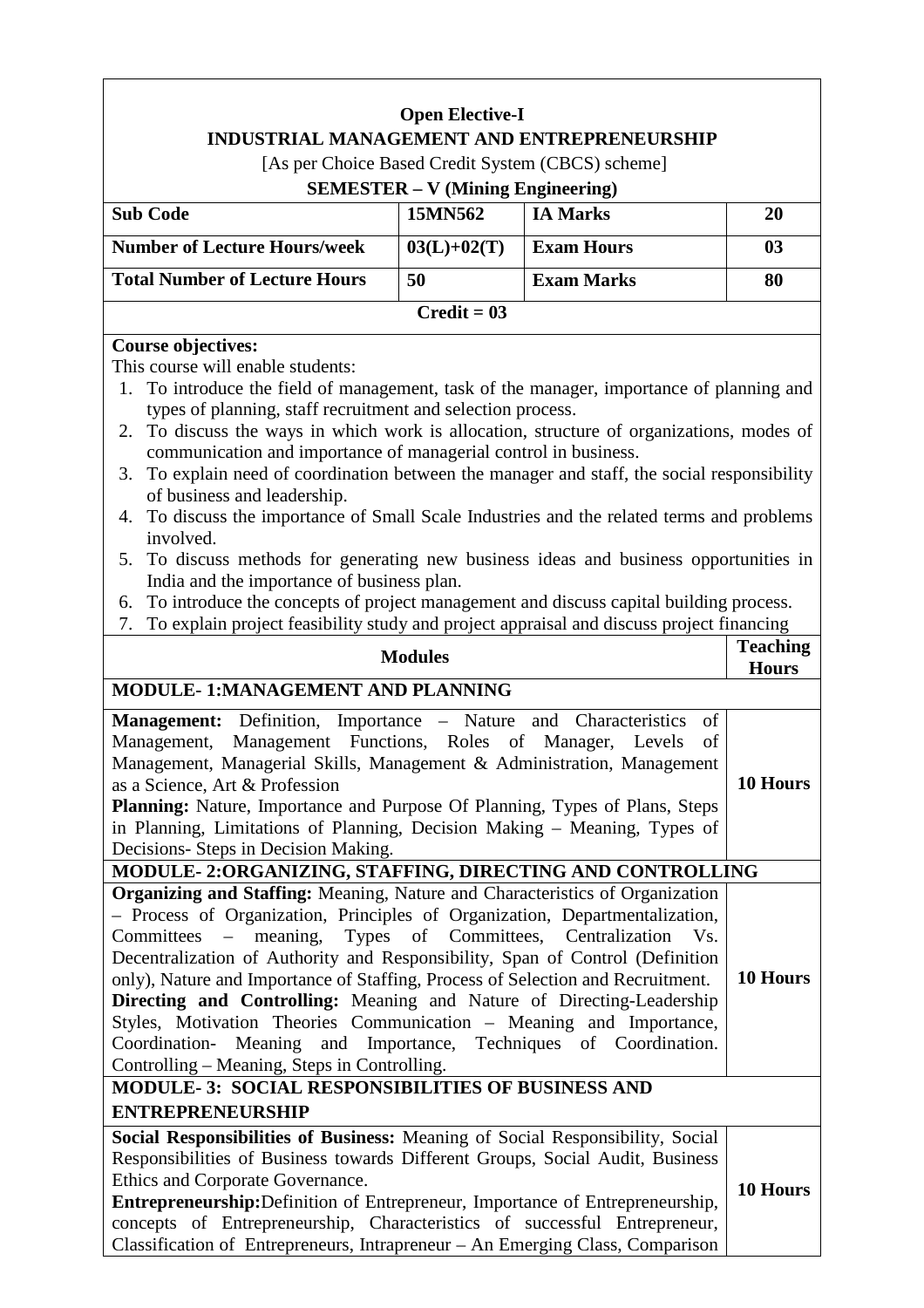| between Entrepreneur and Intrapreneur, Myths of Entrepreneurship,                                                                                 |          |  |
|---------------------------------------------------------------------------------------------------------------------------------------------------|----------|--|
| Entrepreneurial Development models, Entrepreneurial development cycle,                                                                            |          |  |
| Problems faced by Entrepreneurs and capacity building for Entrepreneurship.                                                                       |          |  |
| <b>MODULE-4: MODERN SMALL BUSINESS ENTERPRISES AND INSTITUTIONAL</b>                                                                              |          |  |
| <b>SUPPORT FOR BUSINESS ENTERPRISES</b>                                                                                                           |          |  |
| Modern Small Business Enterprises: Role of Small Scale Industries, Concepts                                                                       |          |  |
| and definitions of SSI Enterprises, Government policy and development of the                                                                      |          |  |
| Small Scale sector in India, Growth and Performance of Small Scale Industries                                                                     |          |  |
| in India, Sickness in SSI sector, Problems for Small Scale Industries, Impact of                                                                  | 10 Hours |  |
| Globalization on SSI, Impact of WTO/GATT on SSIs, Ancillary Industry and                                                                          |          |  |
| Tiny Industry (Definition only).                                                                                                                  |          |  |
| Institutional Support for Business Enterprises: Introduction, Policies &                                                                          |          |  |
| Schemes of Central-Level Institutions, State-Level Institutions.                                                                                  |          |  |
| <b>MODULE- 5: PROJECT MANAGEMENT</b>                                                                                                              |          |  |
| Project Management: Meaning of Project, Project Objectives<br>$\&$                                                                                |          |  |
| Characteristics, Project Identification- Meaning & Importance; Project Life                                                                       |          |  |
| Cycle, Project Scheduling, Capital Budgeting, Generating an Investment Project                                                                    |          |  |
| Proposal, Project Report-Need and Significance of Report, Contents,                                                                               |          |  |
| Formulation, Project Analysis-Market, Technical, Financial, Economic,<br>Ecological, Project Evaluation and Selection, Project Financing, Project | 10 Hours |  |
| Implementation Phase, Human & Administrative aspects<br>of<br>Project                                                                             |          |  |
| Management, Prerequisites for Successful Project Implementation.                                                                                  |          |  |
| New Control Techniques- PERT and CPM, Steps involved in developing the                                                                            |          |  |
| network, Uses and Limitations of PERT and CPM.                                                                                                    |          |  |
| <b>Course outcomes:</b>                                                                                                                           |          |  |
| At the end of the course the student will be able to:                                                                                             |          |  |
| 1. Explain the field of management, task of the manager, planning and the need of proper                                                          |          |  |
| staff, recruitment and selection process.                                                                                                         |          |  |
| 2. Discuss work allocation, the structure of organization, the modes of communication and                                                         |          |  |
| importance of managerial control in business.                                                                                                     |          |  |
| 3. To explain need of coordination between the manager and staff in exercising the                                                                |          |  |
| authority and delegating duties.                                                                                                                  |          |  |
| 4. To explain the social responsibility of business and leadership                                                                                |          |  |
| Show an understanding of the role and importance of Small Scale Industries, business<br>5.                                                        |          |  |
| plan and its presentation.                                                                                                                        |          |  |
| 6. Discuss the concepts of project management, capital building process, project feasibility                                                      |          |  |
| study, projectappraisal and project financing.                                                                                                    |          |  |
| 7. Discuss the state / central level institutions / agencies supporting business enterprises.                                                     |          |  |
| <b>Question Paper Pattern:</b>                                                                                                                    |          |  |
| The question paper will have ten questions.<br>$\bullet$                                                                                          |          |  |
| Each full Question consisting of 16 marks<br>$\bullet$                                                                                            |          |  |
| There will be 2 full questions (with a maximum of four sub questions) from each<br>٠                                                              |          |  |
| module. Each full question will have sub questions covering all the topics under a                                                                |          |  |
| module.                                                                                                                                           |          |  |
| The students will have to answer 5 full questions, selecting one full question from<br>$\bullet$                                                  |          |  |
| each module.                                                                                                                                      |          |  |
| <b>TEXT BOOKS:</b>                                                                                                                                |          |  |
| 1. Principles of Management - P.C Tripathi, P.N Reddy, McGraw Hill Education, 6th                                                                 |          |  |
| <b>Edition</b> , 2017.                                                                                                                            |          |  |
| 2. Entrepreneurship Development Small Business Enterprises- Poornima M Charantimath,                                                              |          |  |
| Pearson Education, 2 <sup>nd</sup> Edition, 2014.                                                                                                 |          |  |
| <b>REFERENCE BOOKS:</b>                                                                                                                           |          |  |
| 1. Dynamics of Entrepreneurial Development and Management by Vasant Desai. HPH 2007.                                                              |          |  |
| 2. Essentials of Management: An International, Innovation and Leadership perspective by                                                           |          |  |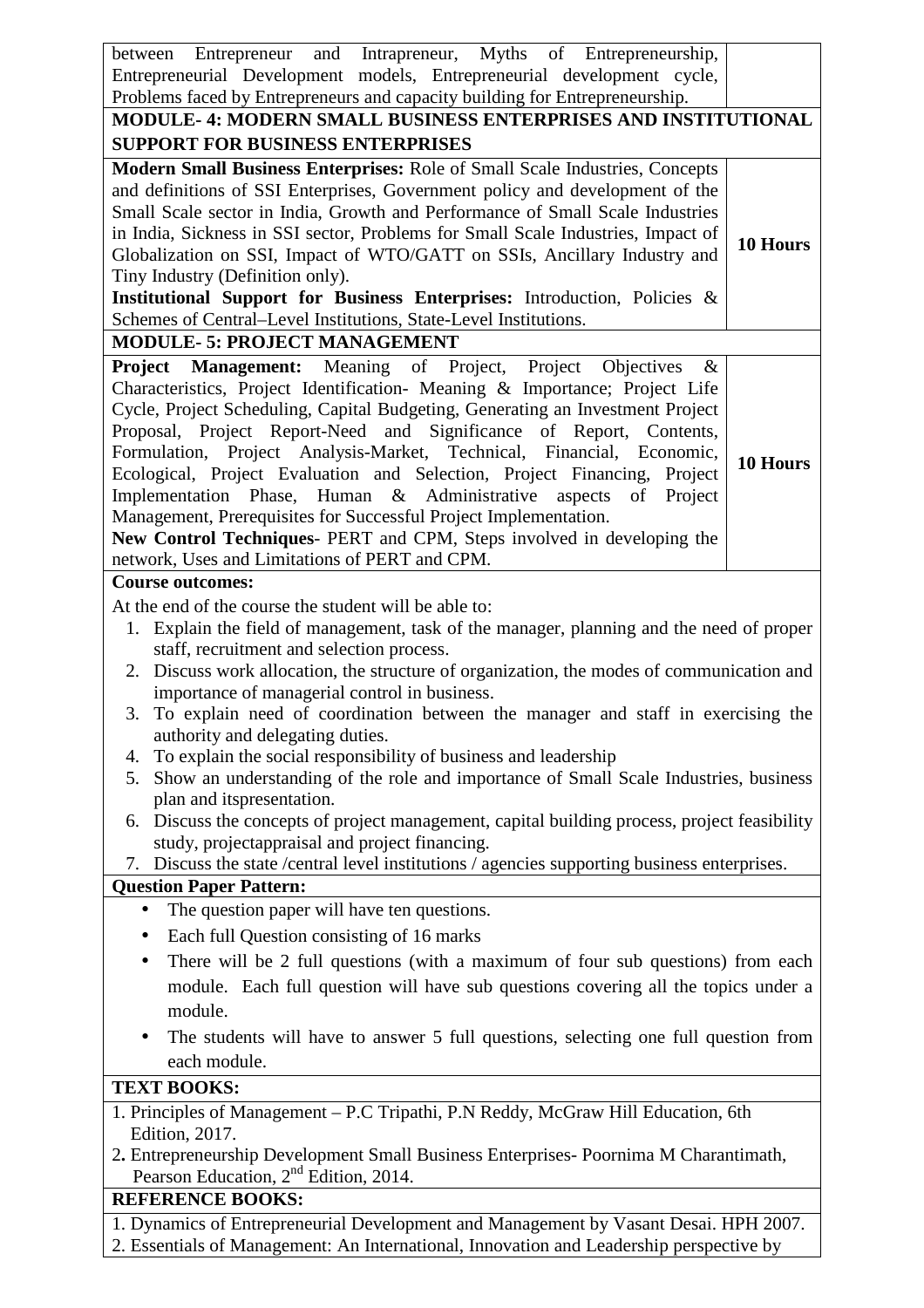Harold Koontz, Heinz Weihrich McGraw Hill Education, 10<sup>th</sup> Edition 2016.

# **MINE MECHANIZATION LABORATORY**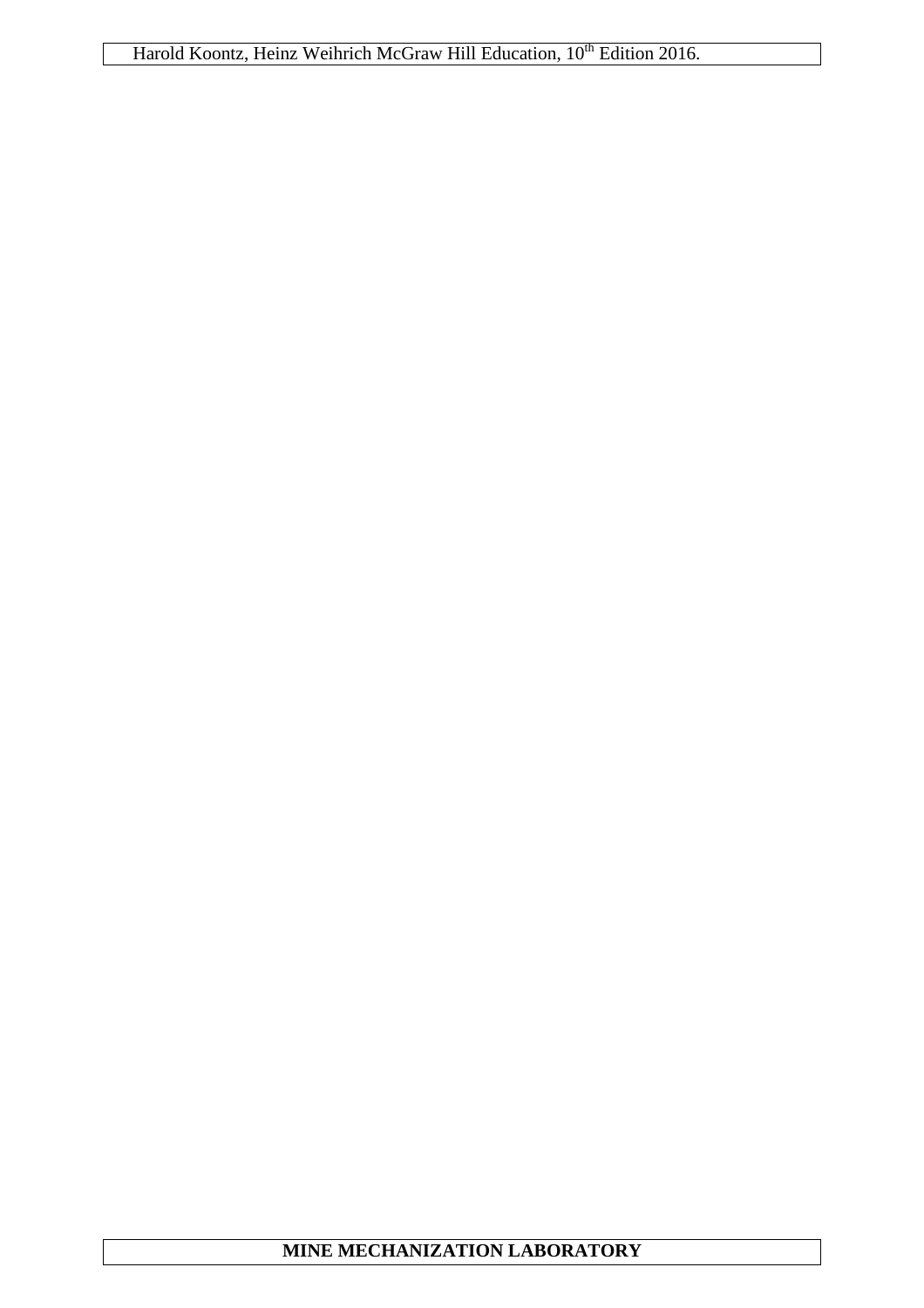| [As per Choice Based Credit System (CBCS) scheme]                                                                                                           |                                                                                                                                                                                                                                 |                   |    |  |
|-------------------------------------------------------------------------------------------------------------------------------------------------------------|---------------------------------------------------------------------------------------------------------------------------------------------------------------------------------------------------------------------------------|-------------------|----|--|
|                                                                                                                                                             | <b>SEMESTER - V (Mining Engineering)</b><br><b>15MNL57</b>                                                                                                                                                                      | <b>IA Marks</b>   | 20 |  |
| <b>Laboratory Code</b>                                                                                                                                      |                                                                                                                                                                                                                                 |                   |    |  |
| <b>Number of Lecture</b>                                                                                                                                    | 01 Hour Tutorial(Instructions)+02                                                                                                                                                                                               | <b>Exam Hours</b> | 03 |  |
| Hours/week                                                                                                                                                  | Laboratory                                                                                                                                                                                                                      |                   |    |  |
| <b>Total Hours</b>                                                                                                                                          | 42                                                                                                                                                                                                                              | <b>Exam Marks</b> | 80 |  |
|                                                                                                                                                             | $Credit = 02$                                                                                                                                                                                                                   |                   |    |  |
| <b>Course objectives:</b><br>This course will enable students to:<br>overs<br>2.                                                                            | 1. Gain knowledge of the percussive drilling, track laying and their turnouts and cross<br>Comprehend the cage/skip winding, construction and working of pumps.<br>3. Select the type of rope according to the given conditions |                   |    |  |
|                                                                                                                                                             | Part-A (Any one question 35 marks)                                                                                                                                                                                              |                   |    |  |
|                                                                                                                                                             | <b>Experiment No. 01:</b> To study constructional details and functioning of Jack Hammer.                                                                                                                                       |                   |    |  |
|                                                                                                                                                             | <b>Experiment No.02:</b> To study constructional details of different wire ropes.                                                                                                                                               |                   |    |  |
|                                                                                                                                                             | <b>Experiment No. 03:</b> Sketch and write details of safety hook and its function.                                                                                                                                             |                   |    |  |
|                                                                                                                                                             | <b>Experiment No. 04:</b> To study the procedure for splicing the wire ropes                                                                                                                                                    |                   |    |  |
|                                                                                                                                                             | <b>Experiment No. 05:</b> To study the capping and recapping procedures of wire ropes                                                                                                                                           |                   |    |  |
|                                                                                                                                                             | Part-B (Any one question 35 marks)                                                                                                                                                                                              |                   |    |  |
| <b>Experiment No. 06:</b> To study construction and working of a turbine pump                                                                               |                                                                                                                                                                                                                                 |                   |    |  |
|                                                                                                                                                             | <b>Experiment No. 07:</b> To study Lilly controller and automatic contrivances in a winder.                                                                                                                                     |                   |    |  |
|                                                                                                                                                             | <b>Experiment No. 08:</b> To study skip loading and unloading arrangement and skip design.                                                                                                                                      |                   |    |  |
| <b>Experiment No. 09:</b> Write details of good track laying and also details of diamond crossing.                                                          |                                                                                                                                                                                                                                 |                   |    |  |
| <b>Experiment N0.10:</b> To study the constructional details of lubricator and air leg.                                                                     |                                                                                                                                                                                                                                 |                   |    |  |
| <b>Courseoutcomes:</b>                                                                                                                                      | Part-C (Viva Voce 10 marks)                                                                                                                                                                                                     |                   |    |  |
|                                                                                                                                                             | On the completion of this laboratory course, the students will be:                                                                                                                                                              |                   |    |  |
| 1.                                                                                                                                                          |                                                                                                                                                                                                                                 |                   |    |  |
| Familiar with the percussive drilling, their turnouts and cross overs<br>Able to understand the cage/skip winding, construction and working of pumps.<br>2. |                                                                                                                                                                                                                                 |                   |    |  |
| Capable of choosing the type of rope according to the given conditions.<br>3.                                                                               |                                                                                                                                                                                                                                 |                   |    |  |
|                                                                                                                                                             |                                                                                                                                                                                                                                 |                   |    |  |
| <b>Conduction of Practical Examination:</b>                                                                                                                 |                                                                                                                                                                                                                                 |                   |    |  |
| $\bullet$                                                                                                                                                   | All laboratory experiments (Part - A $&$ Part - B) are to be included for practical                                                                                                                                             |                   |    |  |
| examination.                                                                                                                                                |                                                                                                                                                                                                                                 |                   |    |  |
|                                                                                                                                                             | Students are allowed to pick one experiment from each of the lot.                                                                                                                                                               |                   |    |  |
| $\bullet$                                                                                                                                                   | Strictly follow the instructions as printed on the cover page of answer script for                                                                                                                                              |                   |    |  |
| breakup of marks                                                                                                                                            |                                                                                                                                                                                                                                 |                   |    |  |
|                                                                                                                                                             | PART -A: Procedure + Conduction + Viva: $10 + 25 + 05$ (40)                                                                                                                                                                     |                   |    |  |
|                                                                                                                                                             | PART -B: Procedure + Conduction + Viva: $10 + 25 + 05$ (40)                                                                                                                                                                     |                   |    |  |
| be made zero                                                                                                                                                | Change of experiment is allowed only once and marks allotted to the procedure part to                                                                                                                                           |                   |    |  |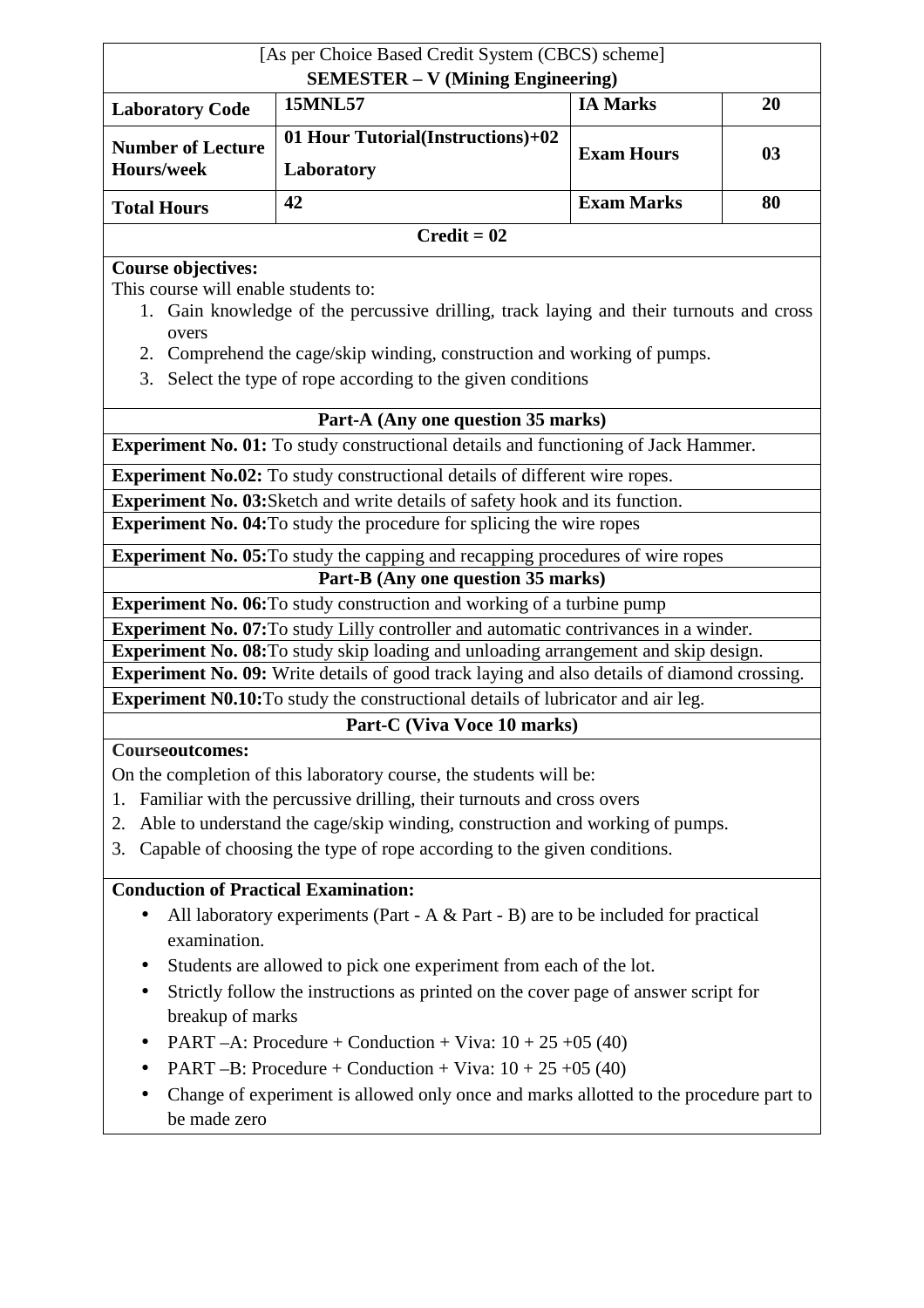# **MINE SURVEYING LABORATORY-II**

|                                                                                                            | <u>de Burtelling Laboratori</u>                                                                   |                   |    |  |
|------------------------------------------------------------------------------------------------------------|---------------------------------------------------------------------------------------------------|-------------------|----|--|
| [As per Choice Based Credit System (CBCS) scheme]<br><b>SEMESTER – V (Mining Engineering)</b>              |                                                                                                   |                   |    |  |
| <b>Laboratory Code</b>                                                                                     | <b>15MNL58</b>                                                                                    | <b>IA Marks</b>   | 20 |  |
| <b>Number of Lecture</b><br>Hours/week                                                                     | 01 Hour Tutorial(Instructions)+02                                                                 | <b>Exam Hours</b> | 03 |  |
|                                                                                                            | Laboratory                                                                                        |                   |    |  |
| <b>Total Hours</b>                                                                                         | 42                                                                                                | <b>Exam Marks</b> | 80 |  |
| $Credit = 02$                                                                                              |                                                                                                   |                   |    |  |
| <b>Course objectives:</b>                                                                                  |                                                                                                   |                   |    |  |
| This course will enable students:                                                                          |                                                                                                   |                   |    |  |
| 1. To gain insights to measure distance and elevation using optical instruments                            |                                                                                                   |                   |    |  |
| To set out an curve in underground and surface<br>2.                                                       |                                                                                                   |                   |    |  |
| To connect the baseline from surface to underground<br>3.                                                  |                                                                                                   |                   |    |  |
| 4.                                                                                                         | To know the location of a point in underground traverse                                           |                   |    |  |
|                                                                                                            | Part-A (Any one question 35 marks)                                                                |                   |    |  |
| I. Demonstration of precise level, digital planimeter EDM and total station.                               |                                                                                                   |                   |    |  |
| <b>II.Tacheometric survey</b>                                                                              |                                                                                                   |                   |    |  |
| 1. Determine the constant K and C of the tachometer.                                                       |                                                                                                   |                   |    |  |
| 2. Determine the distance and elevation by a) Stadia Method b) Tangential Method                           |                                                                                                   |                   |    |  |
|                                                                                                            | 3. Determine the gradient between two points by Tachometric Survey                                |                   |    |  |
| <b>III. Curve Ranging</b>                                                                                  |                                                                                                   |                   |    |  |
| 1. Simple curve ranging by linear and angular method using Deflection distance Method                      |                                                                                                   |                   |    |  |
| 2. Simple curve ranging by linear and angular method using Rankine's Method.                               |                                                                                                   |                   |    |  |
|                                                                                                            | Part-B (Any one question 35 marks)                                                                |                   |    |  |
| <b>IV. Correlation Survey:</b>                                                                             |                                                                                                   |                   |    |  |
| 1. Correlation survey by Direct Traversing through Incline                                                 |                                                                                                   |                   |    |  |
| 2. Correlation survey by Direct Traversing through Incline and Shaft.                                      |                                                                                                   |                   |    |  |
| 3. Correlation survey by Weisback Co-planning Method.<br>4. Correlation survey by Weisback Triangle Method |                                                                                                   |                   |    |  |
| 5. Correlation survey by assumed bearing method.                                                           |                                                                                                   |                   |    |  |
|                                                                                                            |                                                                                                   |                   |    |  |
| V. Underground survey                                                                                      |                                                                                                   |                   |    |  |
| 1. Underground Traversing                                                                                  |                                                                                                   |                   |    |  |
| 2. Transfer of levels from surface to underground.                                                         |                                                                                                   |                   |    |  |
|                                                                                                            | 3. To control the directions of underground workings.<br>4. To determine the center of the shaft. |                   |    |  |
| Part-C (Viva Voce 10 marks)                                                                                |                                                                                                   |                   |    |  |
| <b>Courseoutcomes:</b>                                                                                     |                                                                                                   |                   |    |  |
| On the completion of this laboratory course, the students will have:                                       |                                                                                                   |                   |    |  |
| An ability to measure distance and elevation using optical instruments<br>1.                               |                                                                                                   |                   |    |  |
| An ability to set out an curve in underground and surface<br>2.                                            |                                                                                                   |                   |    |  |
| An ability to connect the baseline from surface to underground<br>3.                                       |                                                                                                   |                   |    |  |
| An ability know the location of a point in underground traverse                                            |                                                                                                   |                   |    |  |
| 4.                                                                                                         |                                                                                                   |                   |    |  |

# **Conduction of Practical Examination:**

- All laboratory experiments (Part A & Part B) are to be included for practical examination.
- Students are allowed to pick one experiment from each of the lot.
- Strictly follow the instructions as printed on the cover page of answer script for